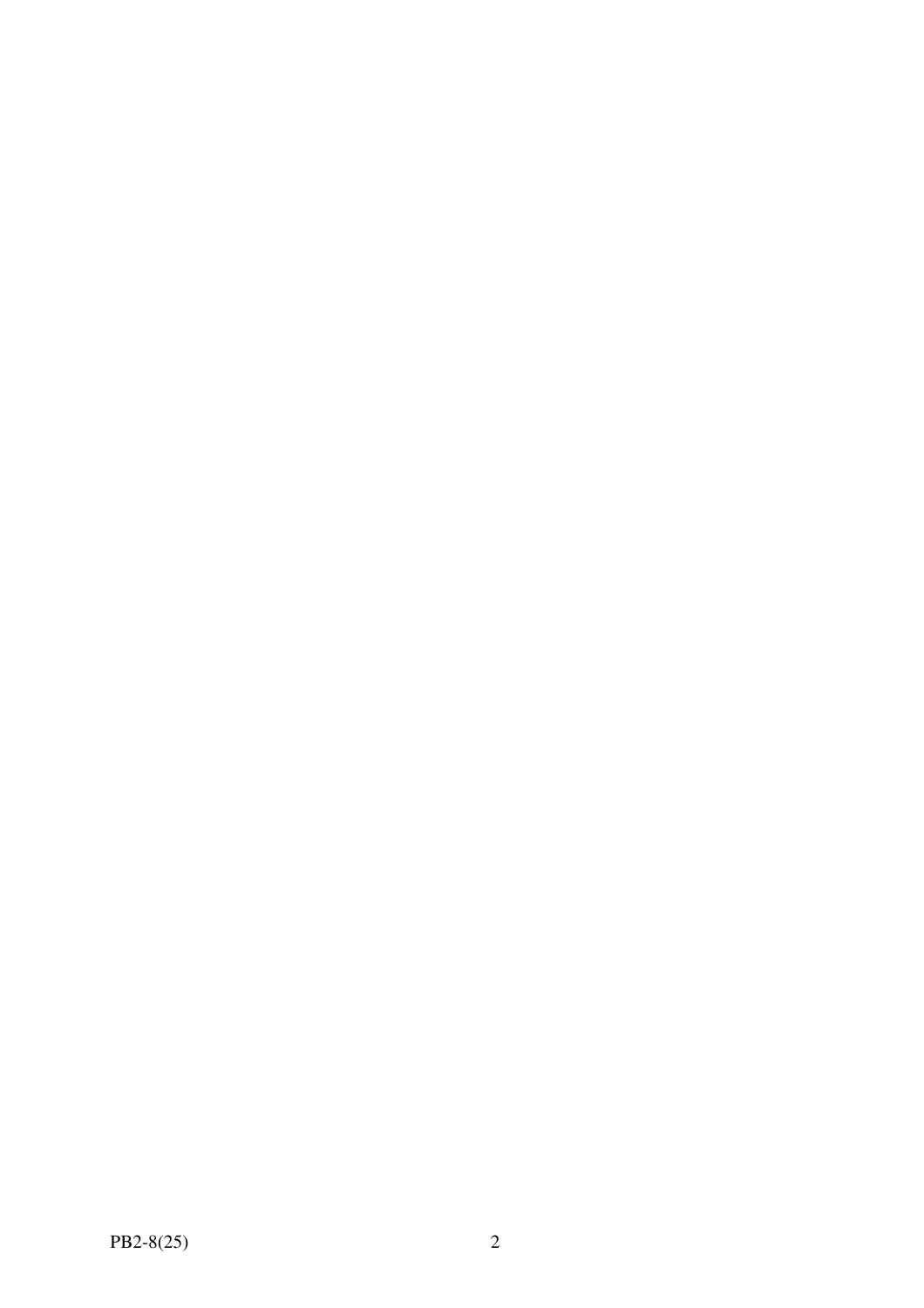## **FLDWARN for the Moonie River**

## **1 December 2010 to 31 January 2011**

TO::BOM621 IDQ20840 Australian Government Bureau of Meteorology Queensland FLOOD WARNING FOR THE MOONIE RIVER Issued at 12:47 PM on Tuesday the 14th of December 2010 by the Bureau of Meteorology, Brisbane. Moderate flood levels are occurring at Southwood and river levels are rising fast at Flinton. Moderate flood levels are forecast for Mt Driven late this week. Rises to 3 metres are likely at Nindigully Bridge (manual station) with further rises possible. At Thallon, river levels are likely to reach the minor flood level of 4 metres into the weekend. Further forecasts will be made once upstream peaks have been observed. River level rises will occur at Fenton through the weekend and next week. Next Issue: The next warning will be issued by 11am Wednesday. Latest River Heights: Moonie R at Southwood 4.65m falling slowly 09:00 AM TUE 14/12/10 Moonie R at Flinton 2.85m rising fast 06:00 AM TUE 14/12/10<br>Moonie R at Flinton \* 4.92m rising 11:40 AM TUE 14/12/10 Moonie R at Flinton \* 4.92m rising 11:40 AM TUE 14/12/10 Moonie R at Nindigully Br 2.25m steady 09:00 AM TUE 14/12/10 Moonie R at Nindigully  $\star$  3.24m steady 11:00 AM TUE 14/12/10 Moonie R at Fenton \* 3.35m steady 09:30 AM TUE 14/12/10 \*automatic station Warnings and River Height Bulletins are available at http://www.bom.gov.au/qld/flood/ . Flood Warnings are also available on telephone 1300 659 219 at a low call cost of 27.5 cents, more from mobile, public and satellite phones. TO::BOM621

IDQ20840

Australian Government Bureau of Meteorology Queensland

FLOOD WARNING FOR THE MOONIE RIVER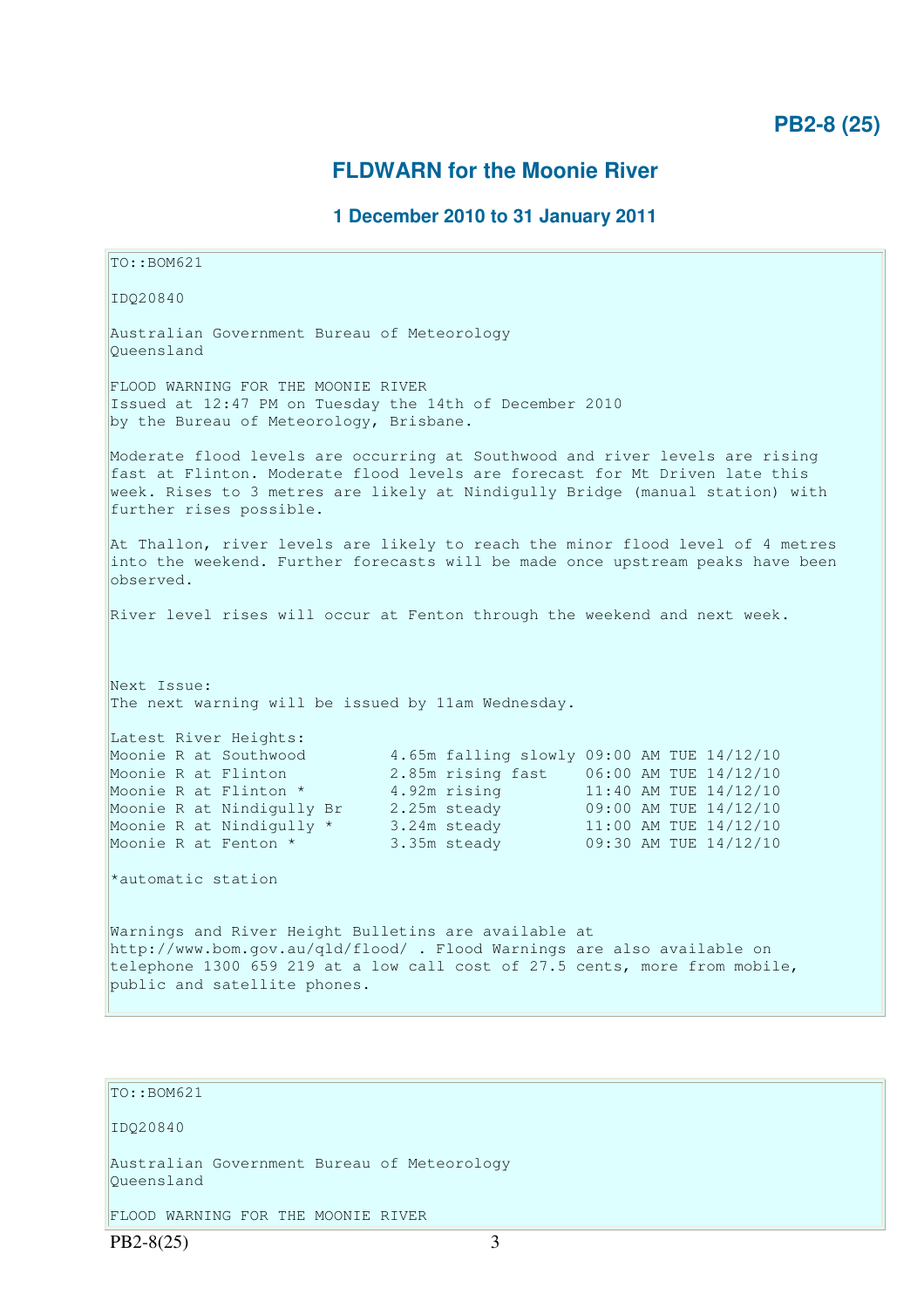Issued at 9:39 AM on Wednesday the 15th of December 2010 by the Bureau of Meteorology, Brisbane. River levels continue to rise at Flinton. Moderate flood levels are forecast for Mt Driven late this week. Rises to 3 metres are likely at Nindigully Bridge (manual station) with further rises possible. At Thallon, river levels are likely to reach the minor flood level of 4 metres into the weekend. Further forecasts will be made once upstream peaks have been observed. River level rises will occur at Fenton through the weekend and next week. Next Issue: The next warning will be issued by 11am Thursday. Latest River Heights:<br>Moonie R at Southwood 3.55m falling 08:30 AM WED 15/12/10 Moonie R at Flinton 3.41m steady 06:00 AM WED 15/12/10 Moonie R at Flinton \* 5.61m steady 08:00 AM WED 15/12/10 Moonie R at Nindigully \* 3.03m steady 08:00 AM WED 15/12/10 Moonie R at Fenton \* 3.26m falling 08:00 AM WED 15/12/10 \*automatic station Warnings and River Height Bulletins are available at http://www.bom.gov.au/qld/flood/ . Flood Warnings are also available on telephone 1300 659 219 at a low call cost of 27.5 cents, more from mobile, public and satellite phones.

TO::BOM621

IDQ20840

Australian Government Bureau of Meteorology Queensland

FLOOD WARNING FOR THE MOONIE RIVER Issued at 8:39 AM on Thursday the 16th of December 2010 by the Bureau of Meteorology, Brisbane.

River levels continue to rise at Flinton where levels are approaching the moderate flood level of 4 metres. Minor flood levels are forecast to continue into the weekend at Mt Driven with further rises to the moderate flood level of 5 metres likely. Rises to around 3 metres are likely at Nindigully Bridge (manual station) over the weekend.

At Thallon, river levels are likely to reach the minor flood level of 4 metres into the weekend. Further forecasts will be made once upstream peaks have been observed.

River level rises will occur at Fenton through the weekend and next week.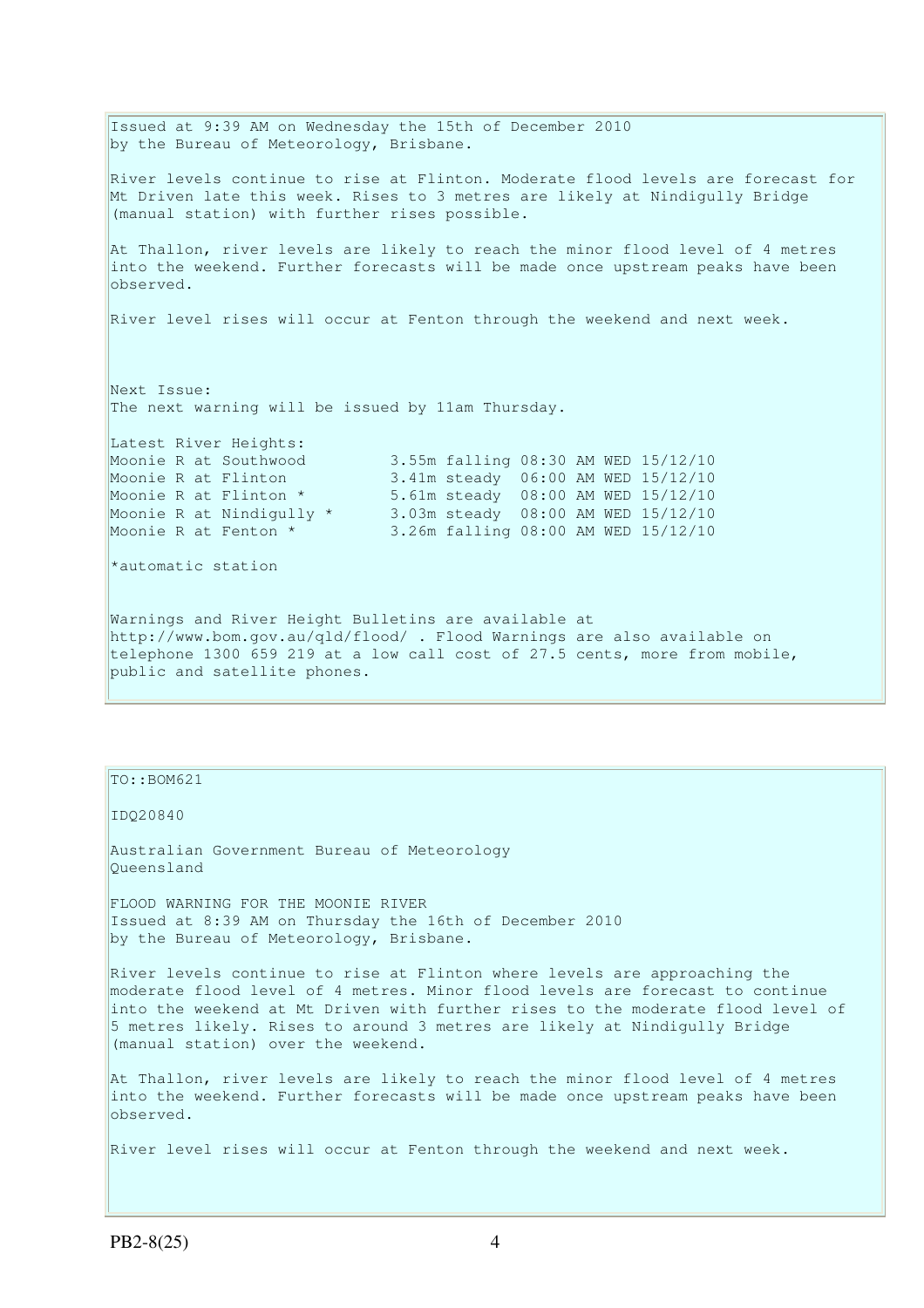```
Next Issue: 
The next warning will be issued by 11am Friday. 
Latest River Heights: 
Moonie R at Southwood 2.4m falling 06:00 AM THU 16/12/10<br>Moonie R at Flinton 3.46m rising slowly 09:00 AM WED 15/12/10
Moonie R at Flinton 3.46m rising slowly 09:00 AM WED 15/12/10 
Moonie R at Flinton * 6.08m steady 06:00 AM THU 16/12/10 
Moonie R at Mt Driven 3m rising slowly 06:00 AM THU 16/12/10 
Moonie R at Nindigully Br 2.23m falling 09:00 AM WED 15/12/10 
Moonie R at Nindigully * 3.07m steady 06:00 AM THU 16/12/10 
Moonie R at Fenton * 3.17m steady 05:30 AM THU 16/12/10 
*automatic station 
Warnings and River Height Bulletins are available at 
http://www.bom.gov.au/qld/flood/ . Flood Warnings are also available on 
telephone 1300 659 219 at a low call cost of 27.5 cents, more from mobile, 
public and satellite phones.
```

```
TO::BOM621
```
IDQ20840

Australian Government Bureau of Meteorology Queensland

FLOOD WARNING FOR THE MOONIE RIVER Issued at 8:10 AM on Friday the 17th of December 2010 by the Bureau of Meteorology, Brisbane.

River levels at Flinton are steady around 4 metres. Minor flood levels are forecast to continue into the weekend at Mt Driven with further rises expected to around 4.8 metres. Rises to around 2.5 metres are likely at Nindigully Bridge (manual station) over the weekend.

At Thallon, river levels are likely to reach the minor flood level of 4 metres late in the weekend.

River level rises will occur at Fenton through the weekend and next week with minor flooding.

Next Issue: The next warning will be issued by 11am Saturday.

Latest River Heights:<br>Moonie R at Southwood Moonie R at Southwood 1.8m falling slowly 05:00 AM FRI 17/12/10 Moonie R at Flinton 3.79m falling slowly 09:00 AM FRI 17/12/10 Moonie R at Flinton \* 6.1m steady 06:00 AM FRI 17/12/10 Moonie R at Mt Driven 3.7m falling 05:00 AM FRI 17/12/10 Moonie R at Nindigully Br 2.32m rising 06:00 AM FRI 17/12/10 Moonie R at Nindigully \* 3.41m rising 06:00 AM FRI 17/12/10 Moonie R at Fenton \* 3.05m steady 05:40 AM FRI 17/12/10 \*automatic station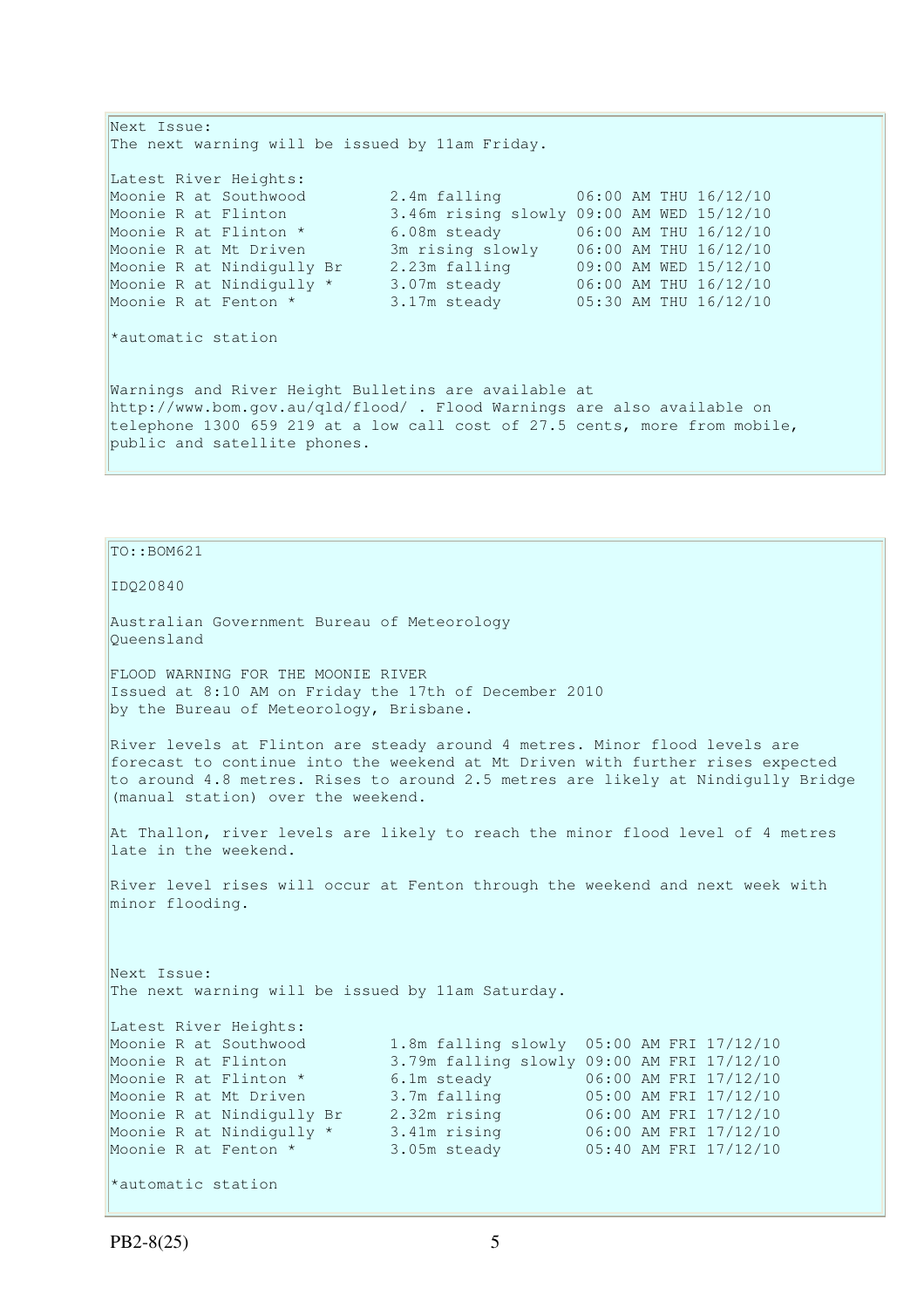Warnings and River Height Bulletins are available at http://www.bom.gov.au/qld/flood/ . Flood Warnings are also available on telephone 1300 659 219 at a low call cost of 27.5 cents, more from mobile, public and satellite phones.

```
TO::BOM621 
IDQ20840 
Australian Government Bureau of Meteorology 
Queensland 
FLOOD WARNING FOR THE MOONIE RIVER 
Issued at 9:47 AM on Saturday the 18th of December 2010 
by the Bureau of Meteorology, Brisbane.
Minor flooding is occurring along the Moonie River between Flinton and 
Nindigully, with the flood peak currently in the Mt Driven area. Minor flooding
will develop further downstream in the Thallon to Fenton area early next week.
Minor flood levels are easing on the Moonie River at Flinton, with river levels
currently peaking at Mt Driven. Rises and minor flooding are occurring 
downstream at Nindigully Bridge (manual station) where river levels are expected 
to peak around 2.7 metres later this weekend. 
At Thallon, river levels are expected to reach the minor flood level of 4 metres 
late in the weekend, with continued rises likely to reach near the moderate 
flood level of 4.5 metres during next week. 
River level rises will occur at Fenton through the weekend, with some minor 
flooding expected during next week. 
Weather Forecast: 
Cloudy with some light patchy rain. Scattered showers and thunderstorms 
developing in the north and east during the afternoon and evening. 
Next Issue: 
The next warning will be issued at about 11am Sunday. 
Latest River Heights: 
Moonie R at Flinton 3.63m falling slowly 09:00 AM SAT 18/12/10<br>
Moonie R at Mt Driven 4.45m falling 06:00 AM SAT 18/12/10<br>
Moonie R at Nindiaully Br 3.4m minister 19/12/10
Moonie R at Flinton * 5.99m steady 08:00 AM SAT 18/12/10 
Moonie R at Mt Driven 4.45m falling 06:00 AM SAT 18/12/10 
Moonie R at Nindigully Br 2.4m rising slowly 09:00 AM SAT 18/12/10 
Moonie R at Nindigully * 3.83m steady 08:00 AM SAT 18/12/10 
Moonie R at Thallon NA
Moonie R at Fenton * 3.05m steady 08:00 AM SAT 18/12/10
* denotes automatic station.
Warnings and River Height Bulletins are available at 
http://www.bom.gov.au/qld/flood/ . Flood Warnings are also available on 
telephone 1300 659 219 at a low call cost of 27.5 cents, more from mobile, 
public and satellite phones.
```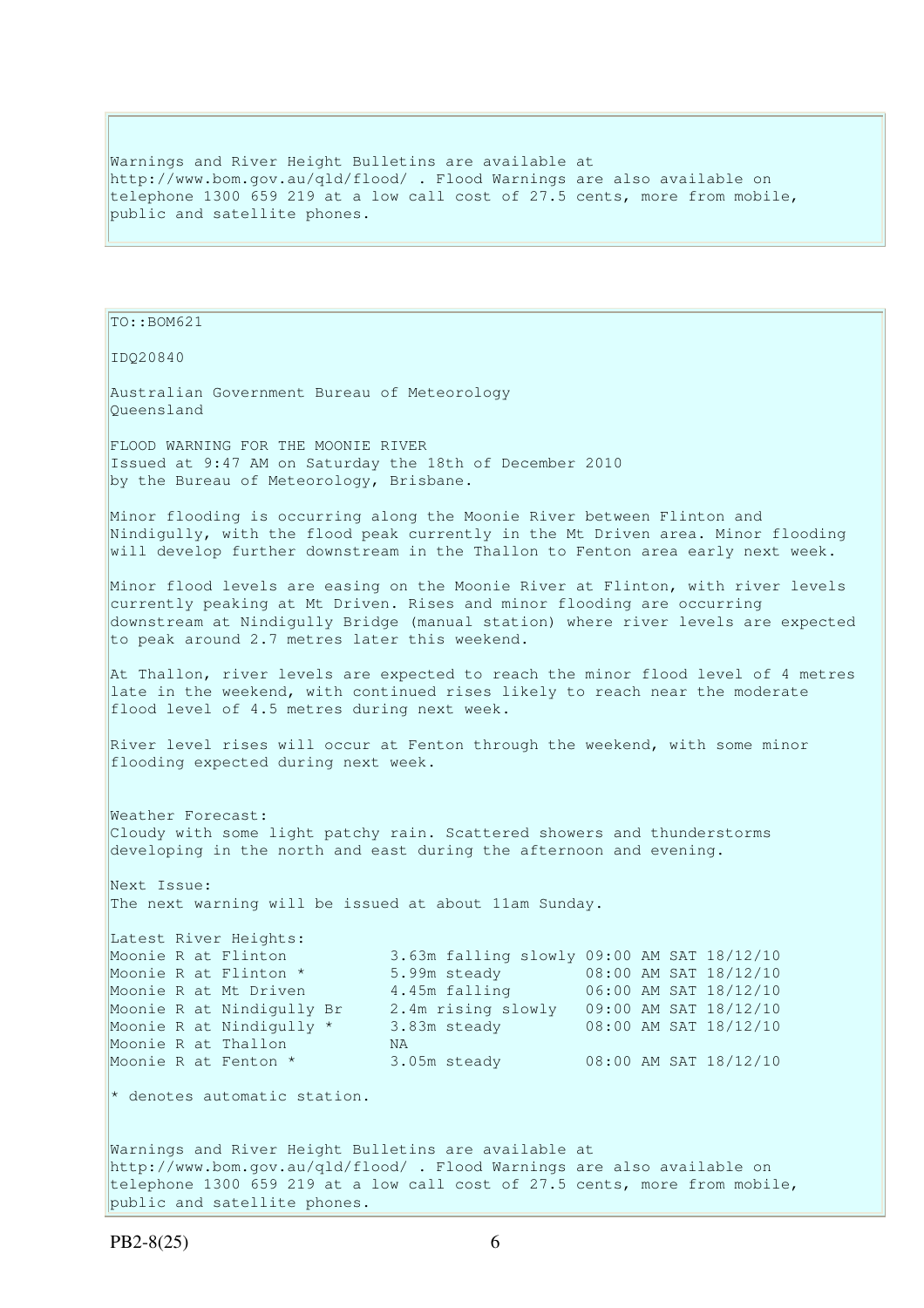TO::BOM621 IDQ20840 Australian Government Bureau of Meteorology Queensland FLOOD WARNING FOR THE MOONIE RIVER Issued at 10:47 AM on Sunday the 19th of December 2010 by the Bureau of Meteorology, Brisbane. Minor flooding is occurring along the Moonie River between Flinton and Nindigully, with the flood peak currently in the Mt Driven area. Minor flooding will develop downstream in the Thallon to Fenton areas early next week. Minor flood levels are easing on the Moonie River at Flinton, with river levels currently peaking at Mt Driven. Rises and minor flooding are occurring downstream at Nindigully Bridge (manual station) where river levels are expected to peak around 2.7 metres during this week. At Thallon, river levels are expected to reach the minor flood level of 4 metres late in the weekend, with continued rises likely to reach near the moderate flood level of 4.5 metres during next week. River level rises will occur at Fenton through the week with some minor flooding expected. Next Issue: The next warning will be issued at about 11am Monday. Latest River Heights: Moonie R at Flinton 3.14m falling 09:00 AM SUN 19/12/10 Moonie R at Flinton \* 5.49m steady 08:20 AM SUN 19/12/10<br>Moonie R at Mt Driven 4.65m rising slowly 06:30 AM SUN 19/12/10 4.65m rising slowly 06:30 AM SUN 19/12/10 Moonie R at Nindigully Br 2.55m rising slowly 09:00 AM SUN 19/12/10 Moonie R at Nindigully \* 4.19m rising 08:10 AM SUN 19/12/10 Moonie R at Fenton \* 3.1m steady 08:00 AM SUN 19/12/10 \*automatic station Warnings and River Height Bulletins are available at http://www.bom.gov.au/qld/flood/ . Flood Warnings are also available on telephone 1300 659 219 at a low call cost of 27.5 cents, more from mobile, public and satellite phones.

### TO::BOM621

#### IDQ20840

Australian Government Bureau of Meteorology Queensland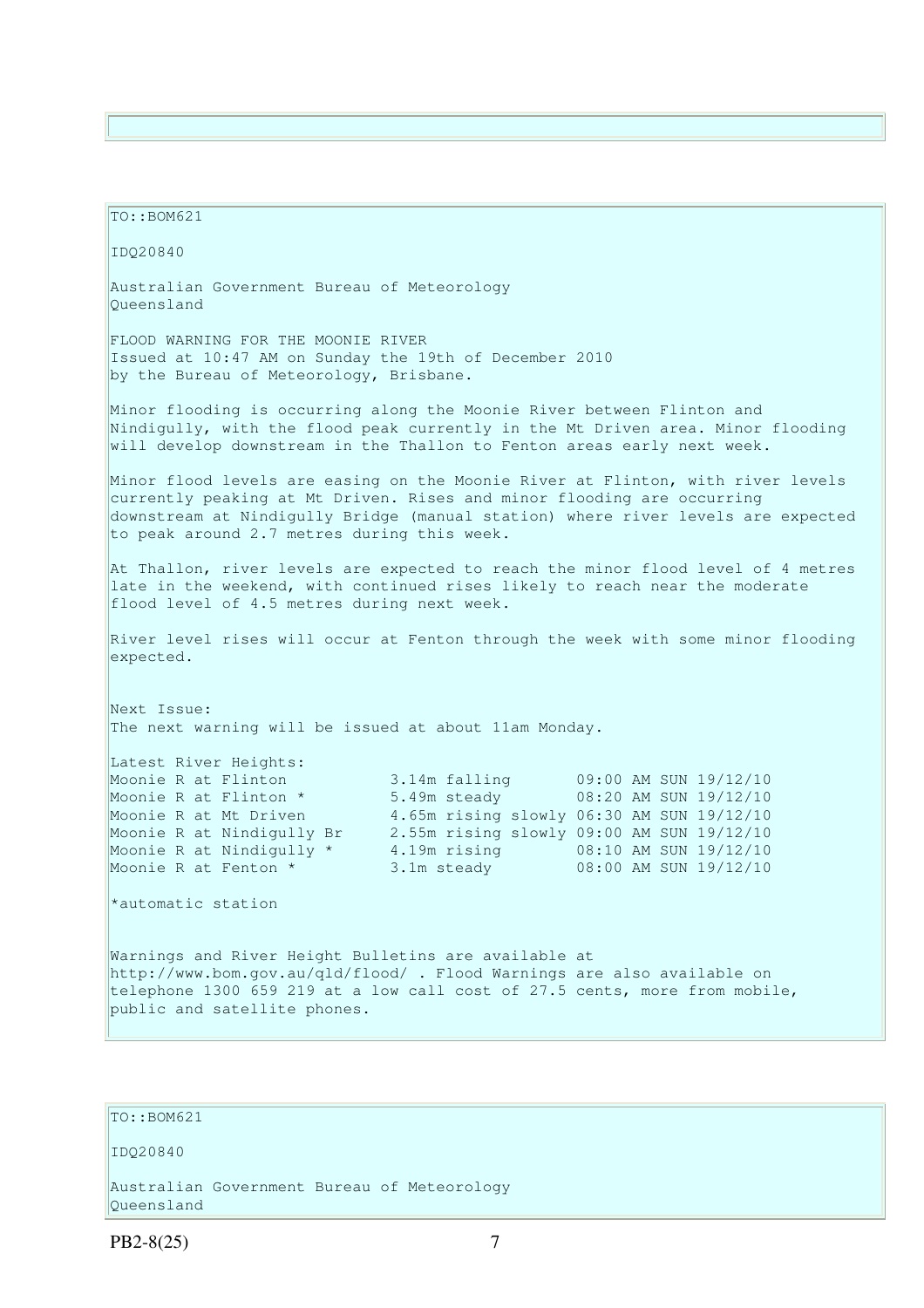FLOOD WARNING FOR THE MOONIE RIVER Issued at 10:34 AM on Monday the 20th of December 2010 by the Bureau of Meteorology, Brisbane. Minor flooding is occurring along the Moonie River between Flinton and Thallon, with the flood peak approaching the Nindigully area and moderate flooding likely at Thallon during this week. Renewed rises and minor flooding will also develop downstream in the Fenton area during this week. Renewed rises are occurring at The Deep Crossing following the weekend rainfall. River levels have eased below minor at Flinton, whilst minor flooding has peaked at Mt Driven. Rises and minor flooding are occurring downstream at Nindigully Bridge (manual station) where river levels are expected to peak with minor flooding during this week. River levels at Thallon are expected to have exceeded the minor flood level of 4 metres, with continued rises likely to reach near the moderate flood level of 4.5 metres during this week. Slow river level rises have commenced downstream at Fenton with some minor flooding expected during this week. Next Issue: The next warning will be issued at about 11am Tuesday. Latest River Heights: Moonie R at The Deep Crossing 1.65m rising 09:00 AM MON 20/12/10 Moonie R at Flinton 2.8m falling 06:00 AM MON 20/12/10 Moonie R at Flinton \* 4.91m falling 08:10 AM MON 20/12/10 Moonie R at Mt Driven 4.4m falling slowly 09:00 AM MON 20/12/10 Moonie R at Nindigully Br 2.75m rising 09:00 AM MON 20/12/10 Moonie R at Nindigully \* 4.53m rising 08:20 AM MON 20/12/10 Moonie R at Thallon NA Moonie R at Fenton \* 3.14m steady 08:00 AM MON 20/12/10  $*$  denotes automatic station. Warnings and River Height Bulletins are available at http://www.bom.gov.au/qld/flood/ . Flood Warnings are also available on telephone 1300 659 219 at a low call cost of 27.5 cents, more from mobile, public and satellite phones.

| $TO: BOM621$                                                                                                                                   |
|------------------------------------------------------------------------------------------------------------------------------------------------|
| ID020840                                                                                                                                       |
| Australian Government Bureau of Meteorology<br>Oueensland                                                                                      |
| FLOOD WARNING FOR THE MOONIE RIVER<br>Issued at 10:31 AM on Tuesday the 21st of December 2010<br>by the Bureau of Meteorology, Brisbane.       |
| Minor to moderate flood levels are expected to continue between Nindigully and<br>Fenton for the rest of this week.                            |
| Minor flooding is falling at Mt Driven. Moderate flood levels are forecast at<br>Nindigully (Manual gauge) of around 3 metres later this week. |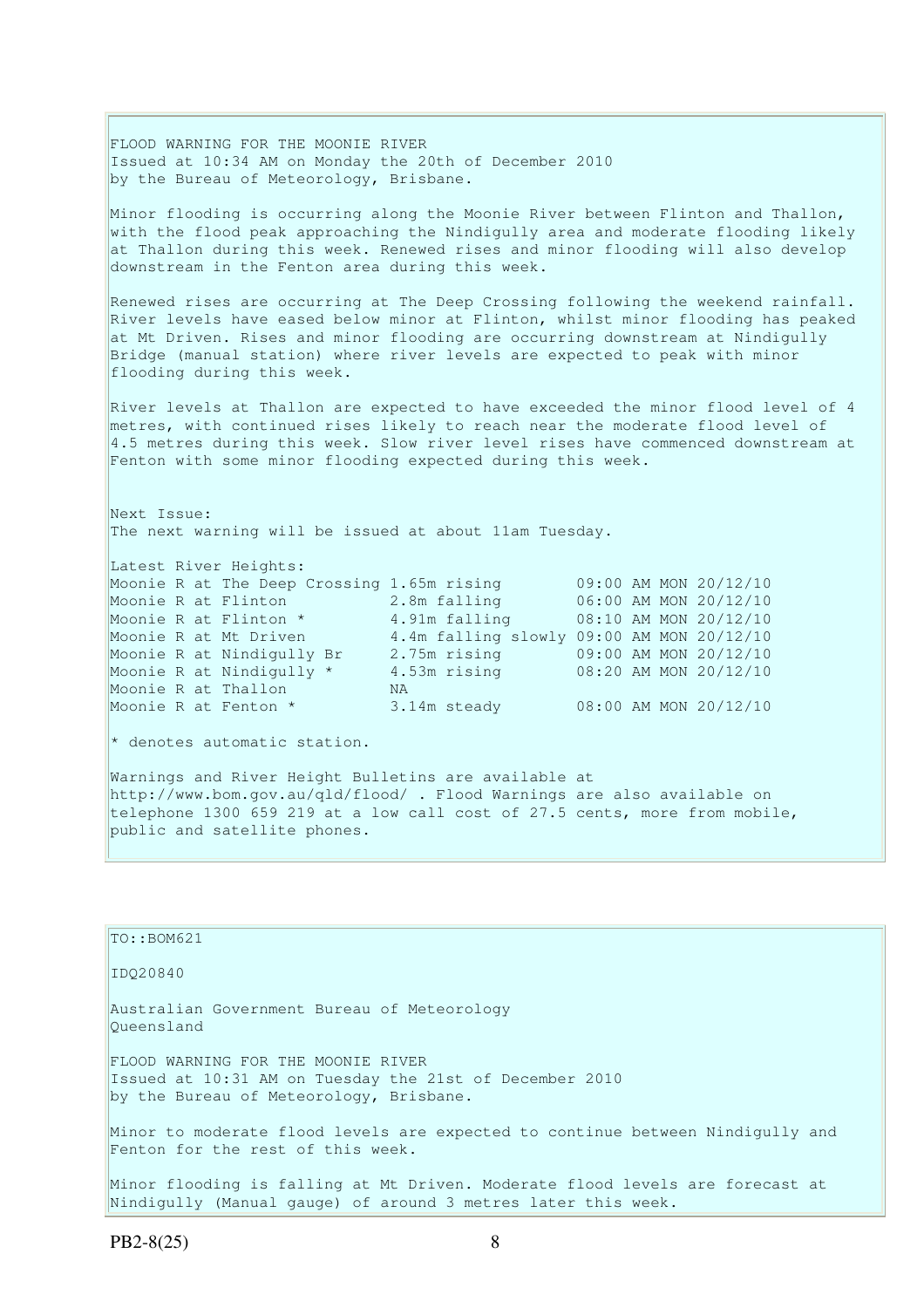River levels at Thallon are rising with 3.75 metres observed at 9am Tuesday. Levels are forecast to continue rising with a peak just over 4.5 metres on Thursday or Friday. At Fenton, a level of at least 3.7 metres is predicted for Sunday. Next Issue: The next warning will be issued at about 11am Wednesday. Latest River Heights: Moonie R at The Deep Crossing 2.05m at peak 04:00 PM MON 20/12/10 Moonie R at Flinton 2.38m falling slowly 09:00 AM TUE 21/12/10 Moonie R at Flinton \* 4.36m steady 08:00 AM TUE 21/12/10 Moonie R at Mt Driven 3.8m falling slowly 06:00 AM TUE 21/12/10 Moonie R at Nindigully Br 2.87m rising slowly 09:00 AM TUE 21/12/10 Moonie R at Nindigully \* 4.78m steady 08:20 AM TUE 21/12/10 Moonie R at Thallon 3.75m rising 09:00 AM TUE 21/12/10 Moonie R at Fenton \* 3.27m rising 08:00 AM TUE 21/12/10 \*automatic station Warnings and River Height Bulletins are available at http://www.bom.gov.au/qld/flood/ . Flood Warnings are also available on telephone 1300 659 219 at a low call cost of 27.5 cents, more from mobile, public and satellite phones.

| $TO: BOM621$                                                                                                                                          |                                                                                                                                                                                                                                                       |
|-------------------------------------------------------------------------------------------------------------------------------------------------------|-------------------------------------------------------------------------------------------------------------------------------------------------------------------------------------------------------------------------------------------------------|
| ID020840                                                                                                                                              |                                                                                                                                                                                                                                                       |
| Australian Government Bureau of Meteorology<br>Oueensland                                                                                             |                                                                                                                                                                                                                                                       |
| FINAL FLOOD WARNING FOR THE MOONIE RIVER<br>Issued at 7:55 AM on Wednesday the 22nd of December 2010<br>by the Bureau of Meteorology, Brisbane.       |                                                                                                                                                                                                                                                       |
| Fenton for the rest of this week and the weekend.                                                                                                     | Minor to moderate flood levels are expected to continue between Nindigully and                                                                                                                                                                        |
| of at least 3.7 metres is predicted for Sunday.                                                                                                       | Minor flooding is falling Nindigully. River levels at Thallon are rising with 4<br>metres observed at 6am Wednesday. Levels are forecast to continue rising with a<br>minor flood peak just over 4.5 metres on Thursday or Friday. At Fenton, a level |
| Next Issue:<br>updates will appear in the Flood Warning Summary.                                                                                      | This is the final warning. River height bulletins will continue to be issued and                                                                                                                                                                      |
| Latest River Heights:<br>Moonie R at Flinton<br>Moonie R at Flinton *<br>Moonie R at Nindigully Br<br>Moonie R at Nindigully *<br>Moonie R at Thallon | 2.24m falling slowly 06:00 AM WED 22/12/10<br>4.03m steady 06:00 AM WED 22/12/10<br>2.85m falling slowly 06:00 AM WED 22/12/10<br>4.87m steady 06:00 AM WED 22/12/10<br>4m rising<br>06:40 AM WED 22/12/10                                            |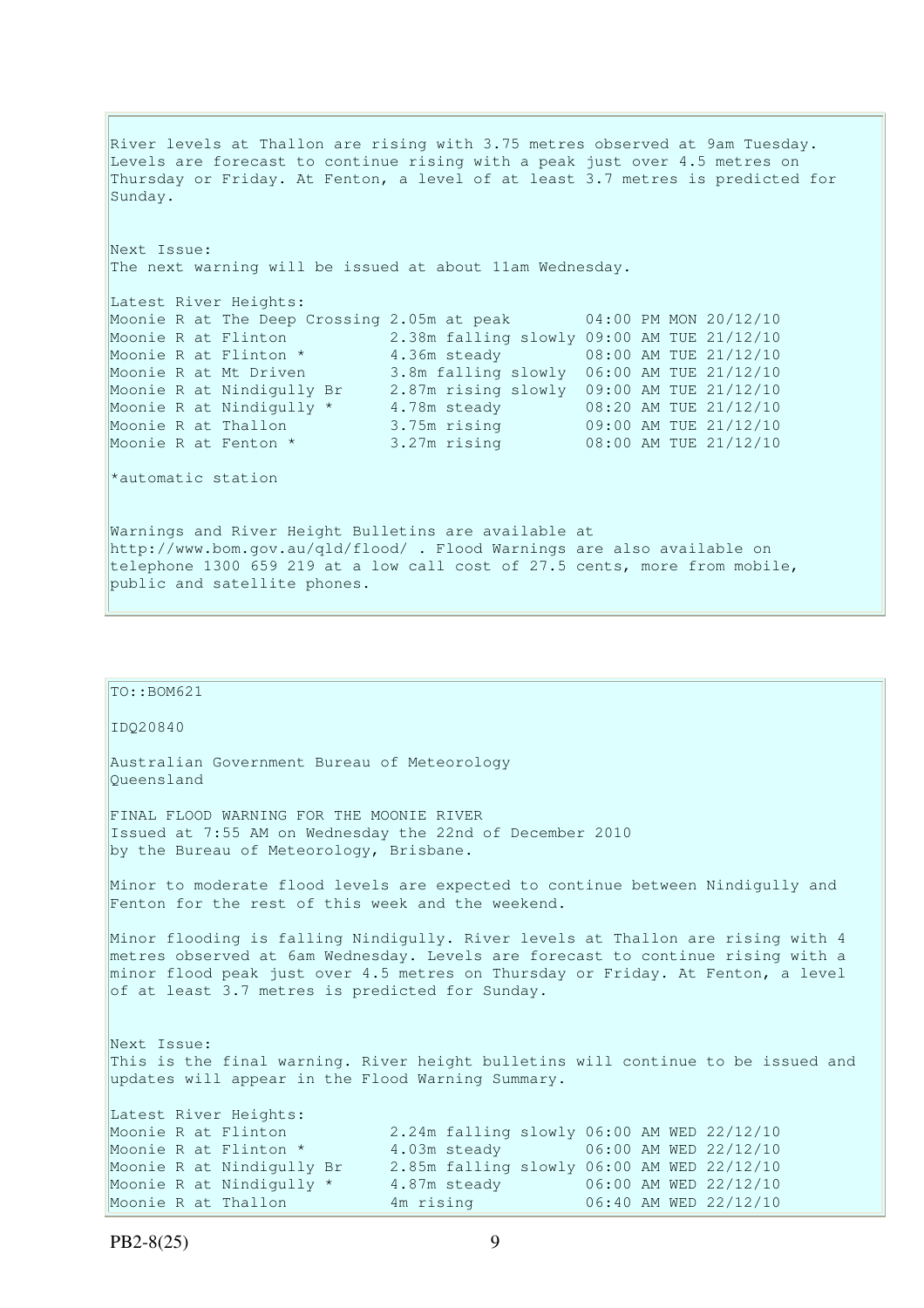\*automatic station

Warnings and River Height Bulletins are available at http://www.bom.gov.au/qld/flood/ . Flood Warnings are also available on telephone 1300 659 219 at a low call cost of 27.5 cents, more from mobile, public and satellite phones.

TO::BOM621

IDQ20840

Australian Government Bureau of Meteorology Queensland

FLOOD WARNING FOR THE MOONIE RIVER Issued at 11:15 PM on Monday the 27th of December 2010 by the Bureau of Meteorology, Brisbane.

24-hour rainfall totals to 9am Monday in excess of 100 mm have fallen over the upper reaches of the Moonie River. This has caused rapid rises and record major flood levels of 5.5 metres at The Deep Crossing at 9pm Monday which is 5.5 metres over the causeway. River levels are continuing to rise.

Record major flood levels are expected to develop at Tartha during Tuesday and continue further downstream during the week to reach Flinton around Thursday.

Next Issue: The next warning will be issued at 1pm Tuesday.

Latest River Heights: Moonie R at The Deep Crossing 5.45m rising 09:00 PM MON 27/12/10 Moonie R at Flinton \*  $4.49$ m steady 08:30 PM MON 27/12/10 Moonie R at Nindigully Br 2.35m rising 03:00 PM MON 27/12/10<br>Moonie R at Nindigully \* 3.68m steady 08:00 PM MON 27/12/10<br>Moonie R at Thallon 3.68m steady 08:00 PM MON 27/12/10 Moonie R at Thallon 3.4m falling 04:00 PM MON 27/12/10 Moonie R at Fenton \* 3.85m falling 08:00 PM MON 27/12/10

Warnings and River Height Bulletins are available at http://www.bom.gov.au/qld/flood/ . Flood Warnings are also available on telephone 1300 659 219 at a low call cost of 27.5 cents, more from mobile, public and satellite phones.

```
TO::BOM621 
IDQ20840 
Australian Government Bureau of Meteorology 
Queensland 
FLOOD WARNING FOR THE MOONIE RIVER
```
 $PB2-8(25)$  10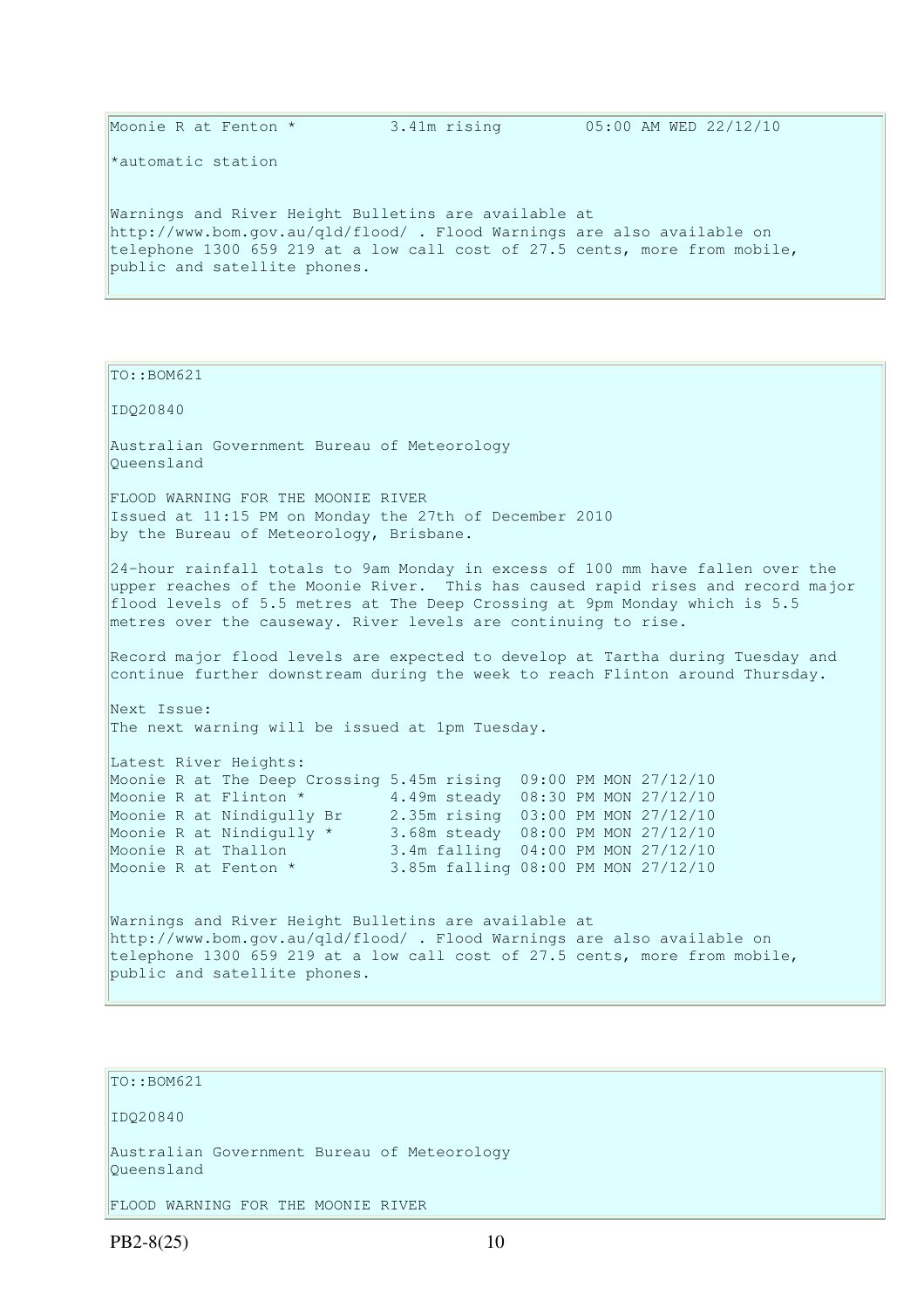Issued at 12:56 PM on Tuesday the 28th of December 2010 by the Bureau of Meteorology, Brisbane. 24-hour rainfall totals to 9am Monday in excess of 100 mm have fallen over the upper reaches of the Moonie River. This has caused rapid rises and record major flood levels at The Deep Crossing. At 12pm Tuesday, river levels at Tartha were 6.68 metres (which is just below the March 2010 level of 6.71m) and still rising. Record major flood levels are expected to develop downstream of Tartha during this week. River levels are expected to reach at least the major flood level of 5 metres at Thallon into next week. Next Issue: The next warning will be issued at 1pm Wednesday. Latest River Heights: Moonie R at The Deep Crossing 4.95m falling 09:00 AM TUE 28/12/10<br>Moonie R at Tartha 6.68m rising 12:00 PM TUE 28/12/10 Moonie R at Tartha 6.68m rising 12:00 PM TUE 28/12/10 Moonie R at Flinton 3.10m rising 09:00 AM TUE 28/12/10 Moonie R at Flinton \* 5.75m rising 11:40 AM TUE 28/12/10 Moonie R at Nindigully Br 2.35m rising slowly 06:00 AM TUE 28/12/10 Moonie R at Nindigully  $\star$  3.84m steady 11:00 AM TUE 28/12/10 Moonie R at Thallon 3.40m falling 04:00 PM MON 27/12/10 Moonie R at Fenton \* 3.76m falling 11:10 AM TUE 28/12/10  $*$  from automatic station Warnings and River Height Bulletins are available at http://www.bom.gov.au/qld/flood/ . Flood Warnings are also available on telephone 1300 659 219 at a low call cost of 27.5 cents, more from mobile, public and satellite phones.

#### TO::BOM621

IDQ20840

Australian Government Bureau of Meteorology Queensland

FLOOD WARNING FOR THE MOONIE RIVER Issued at 11:59 AM on Wednesday the 29th of December 2010 by the Bureau of Meteorology, Brisbane.

Record major flood levels have peaked at The Deep Crossing and Tartha. Major flood levels are expected downstream to Thallon into next week with levels expected to be similar to the February 2010 flood.

The river height at The Deep Crossing reached a peak of 5.65 metres and has now fallen below minor flood level. Major flooding is occurring at Tartha where the level peaked at 7.0 metres at 6:30 pm on Tuesday, which is 0.3 metres above the peak level reached in March 2010.

Minor flooding is rising downstream at Flinton, Mt Driven and Nindigully where moderate to major flooding is expected to develop into next week.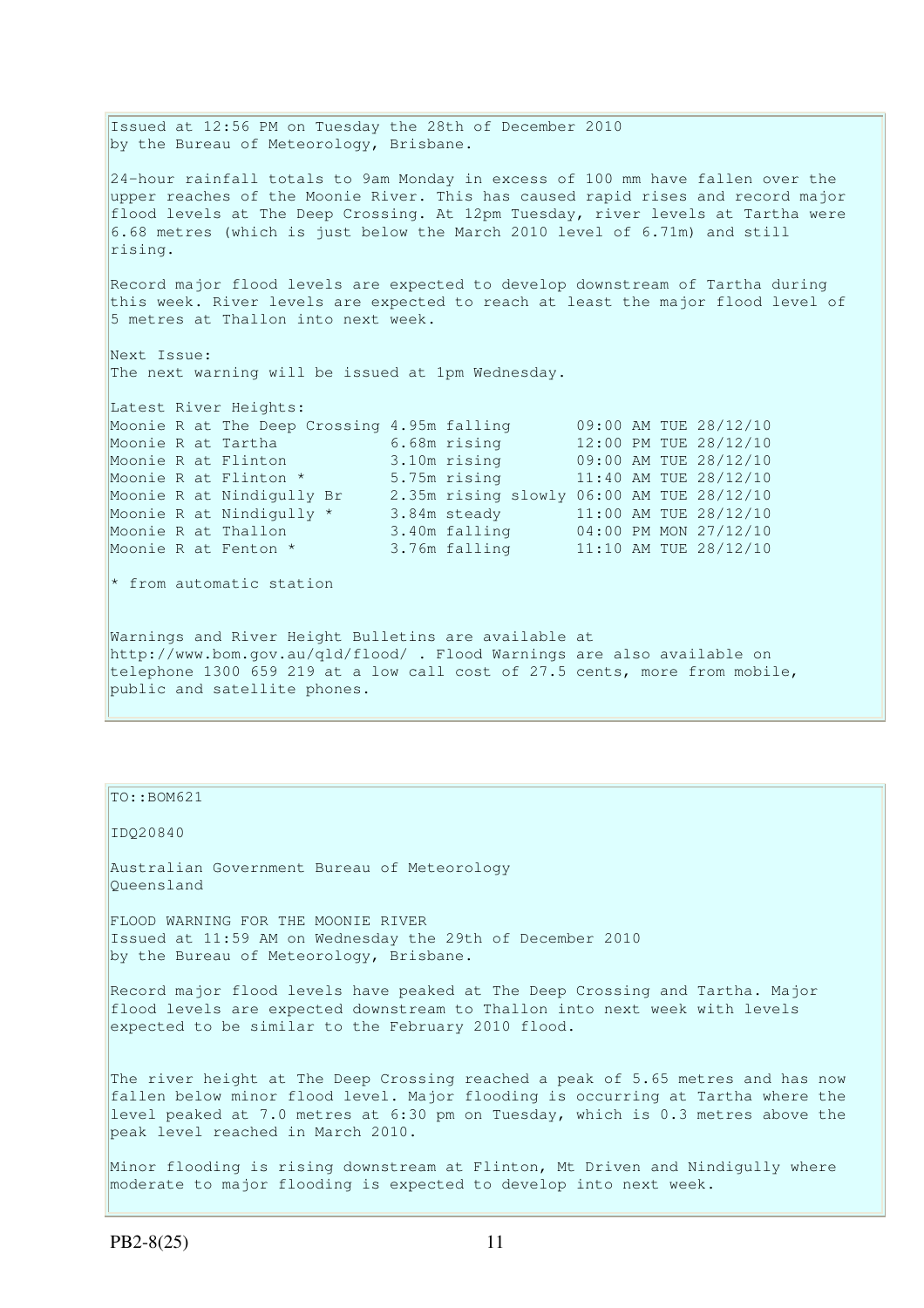River levels are expected to exceed the major flood level of 5.0 metres at Thallon into next week and be similar to the February 2010 flood which reach 5.5 metres. Next Issue: The next warning will be issued at 1pm Thursday. Latest River Heights: Moonie R at The Deep Crossing 1.3m falling 09:00 AM WED 29/12/10 Moonie R at Tartha 6.9m falling 06:00 AM WED 29/12/10 Moonie R at Flinton 3.89m rising slowly 09:00 AM WED 29/12/10 Moonie R at Flinton \* 6.26m rising 11:40 AM WED 29/12/10 Moonie R at Nindigully Br 2.4m rising slowly 06:00 AM WED 29/12/10 Moonie R at Nindigully  $\star$  4.05m steady 11:10 AM WED 29/12/10 Moonie R at Thallon 3.45m rising 06:00 AM WED 29/12/10 Moonie R at Fenton \* 3.59m falling 10:10 AM WED 29/12/10 \* automatic station Warnings and River Height Bulletins are available at http://www.bom.gov.au/qld/flood/ . Flood Warnings are also available on telephone 1300 659 219 at a low call cost of 27.5 cents, more from mobile, public and satellite phones.

```
IDQ20840 
Australian Government Bureau of Meteorology 
Queensland 
FLOOD WARNING FOR THE MOONIE RIVER 
Issued at 12:42 PM on Thursday the 30th of December 2010 
by the Bureau of Meteorology, Brisbane.
Major flooding is easing at Tartha. Moderate flood levels are expected 
downstream to Thallon into next week. 
Major flooding is easing at Tartha where the level peaked at 7.0 metres at 6:30 
pm on Tuesday, which is 0.3 metres above the peak level reached in March 2010. 
Minor flooding is rising downstream at Flinton, Mt Driven and Nindigully where 
moderate flooding is expected to develop into next week. Predictions will be 
updated for the lower river reaches once the peak has been reached at Mt Driven. 
Next Issue: 
The next warning will be issued at 1pm Friday. 
Latest River Heights: 
Moonie R at The Deep Crossing 0.6m falling slowly 09:00 AM THU 30/12/10 
                              6.3m falling 06:00 AM THU 30/12/10
Moonie R at Southwood MA
Moonie R at Flinton 3.9m steady 09:00 AM THU 30/12/10 
Moonie R at Flinton 3.9m steady 09:00 AM THU 30/12/10<br>Moonie R at Mt Driven 4.4m rising slowly 12:00 PM THU 30/12/10
```
 $\vert$ TO::BOM621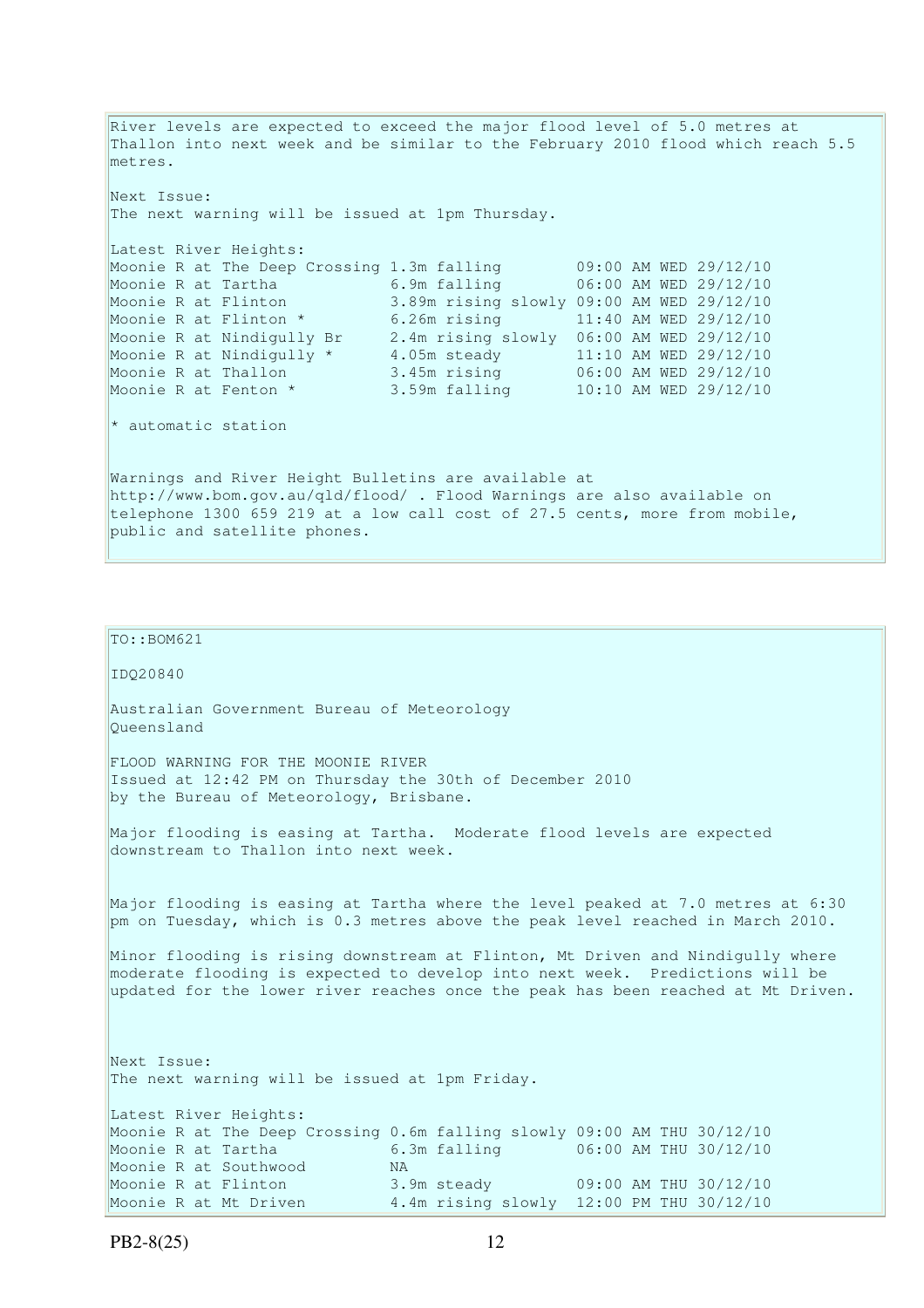Moonie R at Nindigully Br 2.38m falling 06:00 AM THU 30/12/10 Moonie R at Nindigully \* 4.07m falling 11:30 AM THU 30/12/10 Moonie R at Thallon 3.55m rising 06:00 AM THU 30/12/10 Moonie R at Fenton \* 3.48m steady 08:50 AM THU 30/12/10  $*$  Denotes automatic station. Warnings and River Height Bulletins are available at http://www.bom.gov.au/qld/flood/ . Flood Warnings are also available on telephone 1300 659 219 at a low call cost of 27.5 cents, more from mobile, public and satellite phones.

 $TO::BOM621$ 

IDQ20840

Australian Government Bureau of Meteorology Queensland

FLOOD WARNING FOR THE MOONIE RIVER Issued at 10:33 AM on Friday the 31st of December 2010 by the Bureau of Meteorology, Brisbane.

Major flooding is easing in the Moonie River at Tartha. Moderate flood levels are expected downstream to Thallon into next week.

Major flooding is easing in the Moonie River at Tartha following a record flood peak recorded on Tuesday. Minor flooding is rising downstream along the Moonie River between Flinton and Mt Driven with moderate flooding expected to develop during today. Minor flooding continues in the Nindigully area where further rises and moderate flooding may possibly develop during next week.

Predictions will be updated for the lower river reaches and Thallon Township once the peak has been observed at Mt Driven.

Next Issue: The next warning will be issued at 1pm Saturday.

Latest River Heights:

Moonie R at Flinton 4.05m rising slowly 09:00 AM FRI 31/12/10 Moonie R at Flinton \* 6.23m steady 08:00 AM FRI 31/12/10 Moonie R at Mt Driven 5m rising slowly 09:00 AM FRI 31/12/10 Moonie R at Nindigully Br 2.4m rising slowly 06:00 AM FRI 31/12/10 Moonie R at Nindigully \* 4.01m steady 08:00 AM FRI 31/12/10 Moonie R at Thallon 3.61m rising slowly 06:00 AM FRI 31/12/10 Moonie R at Fenton \* 3.46m steady 08:00 AM FRI 31/12/10

\* from automatic station.

Warnings and River Height Bulletins are available at http://www.bom.gov.au/qld/flood/ . Flood Warnings are also available on telephone 1300 659 219 at a low call cost of 27.5 cents, more from mobile, public and satellite phones.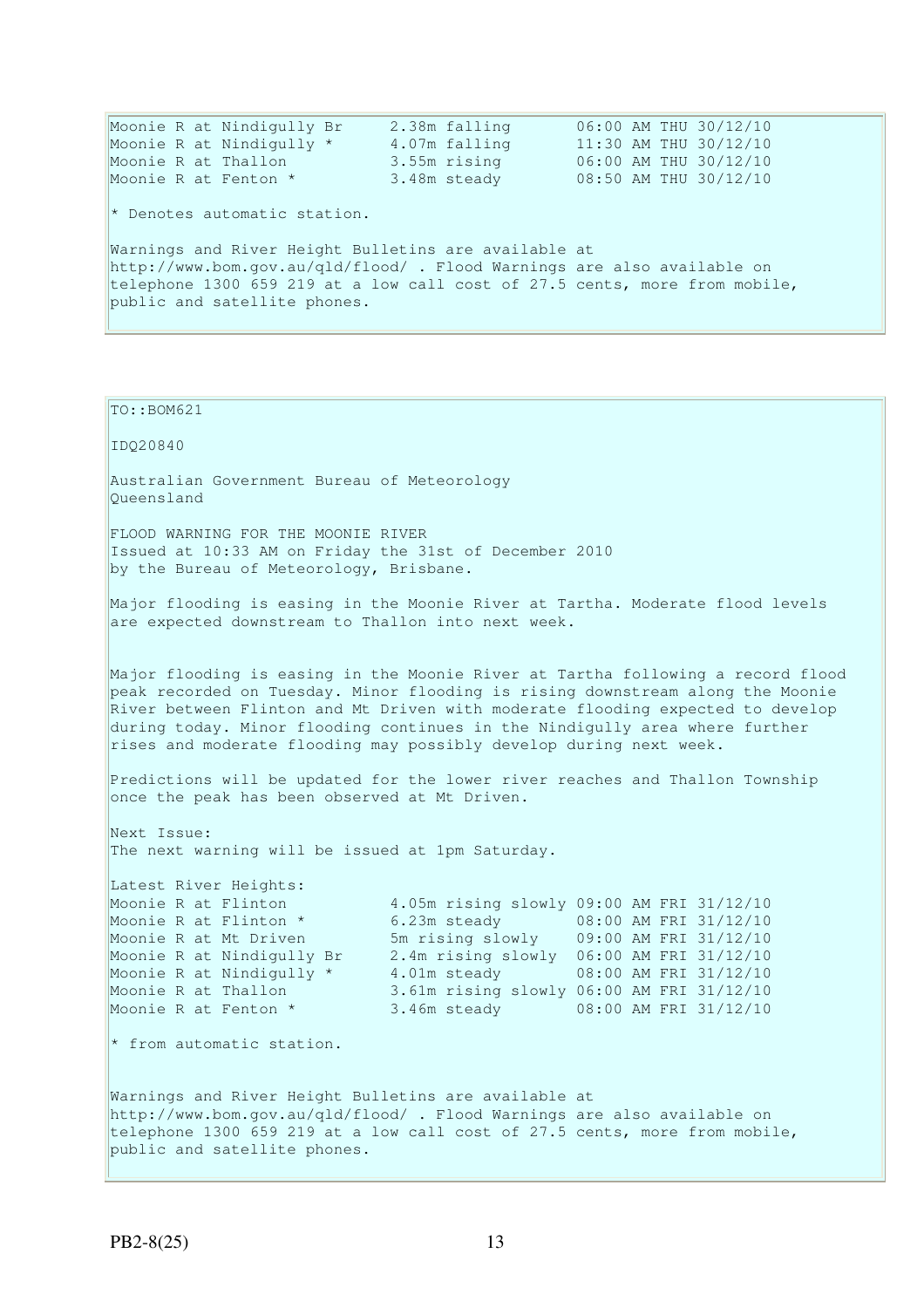TO::BOM621 IDQ20840 Australian Government Bureau of Meteorology Queensland FLOOD WARNING FOR THE MOONIE RIVER Issued at 12:45 PM on Saturday the 1st of January 2011 by the Bureau of Meteorology, Brisbane. Moderate to major flooding is expected to develop along the Moonie River between Flinton and Thallon during this weekend and throughout next week. Flooding is easing in the Moonie River at Tartha. Moderate to major flooding is occurring downstream between Flinton and Mt Driven, where the flood peak is approaching the Flinton area. Minor flooding continues in the Nindigully area where further rises and moderate flooding will develop during this coming week. Major flooding is likely at Thallon towards the end of next week. Predictions will be updated for the lower river reaches and Thallon as upstream peaks are observed. Next Issue: The next warning will be issued at 1pm Sunday. Latest River Heights: Moonie R at Flinton 4.95m rising slowly 12:00 PM SAT 01/01/11 Moonie R at Flinton \* 7.03m rising 11:10 AM SAT 01/01/11<br>Moonie P at Mt Driven 5m steady 12:00 PM SAT 01/01/11 Moonie R at Mt Driven 5m steady 12:00 PM SAT 01/01/11 Moonie R at Nindigully Br 2.65m rising slowly 09:00 AM SAT 01/01/11 Moonie R at Nindigully \* 4.38m rising 11:20 AM SAT 01/01/11 Moonie R at Thallon 3.57m falling slowly 06:00 AM SAT 01/01/11<br>Moonie R at Fenton \* 3.51m rising 08:00 AM SAT 01/01/11 3.51m rising 08:00 AM SAT 01/01/11 \* denotes automatic station. Warnings and River Height Bulletins are available at http://www.bom.gov.au/qld/flood/ . Flood Warnings are also available on telephone 1300 659 219 at a low call cost of 27.5 cents, more from mobile, public and satellite phones. TO::BOM621

IDQ20840

Australian Government Bureau of Meteorology Queensland FLOOD WARNING FOR THE MOONIE RIVER Issued at 12:05 PM on Sunday the 2nd of January 2011 by the Bureau of Meteorology, Brisbane.

Moderate to major flooding is occurring in the Moonie River between Flinton and Mt Driven, with the flood peak in the Flinton area. River level rises causing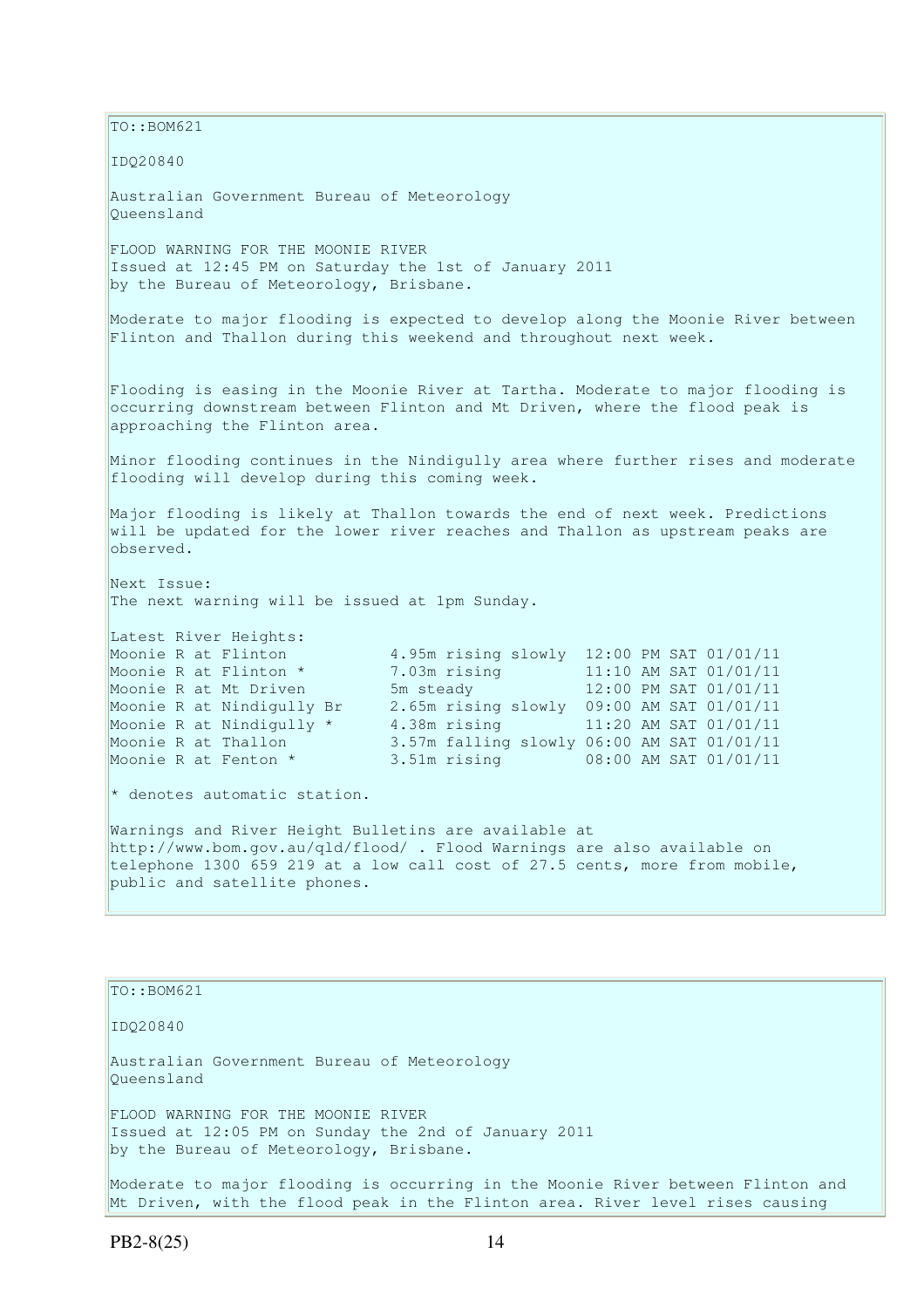moderate to major flooding is expected to develop downstream between Nindigully and Thallon during this week. Minor flooding continues in the Nindigully area where further rises and moderate flooding will develop during this week. Major flooding is likely at Thallon towards the end of next week. Predictions will be updated for the lower river reaches and Thallon as upstream peaks are observed. Next Issue: The next warning will be issued at 1pm Monday. Latest River Heights:<br>Moonie R at Flinton Moonie R at Flinton 5.05m steady 09:00 AM SUN 02/01/11 Moonie R at Flinton \* 7.16m steady 11:00 AM SUN 02/01/11 Moonie R at Mt Driven 5.6m rising slowly 09:00 AM SUN 02/01/11 Moonie R at Nindigully Br 2.78m rising 06:00 AM SUN 02/01/11 Moonie R at Nindigully \* 4.8m steady 11:10 AM SUN 02/01/11 Moonie R at Thallon 3.65m rising 06:15 AM SUN 02/01/11 Moonie R at Fenton \* 3.55m steady 08:00 AM SUN 02/01/11 \* from automatic station Warnings and River Height Bulletins are available at http://www.bom.gov.au/qld/flood/ . Flood Warnings are also available on telephone 1300 659 219 at a low call cost of 27.5 cents, more from mobile,

# $TO::BOM621$ IDQ20840 Australian Government Bureau of Meteorology Queensland FLOOD WARNING FOR THE MOONIE RIVER Issued at 12:45 PM on Monday the 3rd of January 2011 by the Bureau of Meteorology, Brisbane. Moderate to major flooding is occurring in the Moonie River between Flinton and Nindigully, with the flood peak approaching Mt Driven. River level rises causing moderate to major flooding are expected to develop downstream of Nindigully to Thallon and Fenton during this week. River level rises are being observed along Teelba Creek following overnight rainfall. Predicted River Heights/Flows: Nindigully Reach 3.5 metres (manual gauge) on Wednesday with further rises. Thallon Reach above 5 metres (major) by Friday with further rises. Fenton Reach around 4.75 metres (moderate) on Sunday with further rises.

public and satellite phones.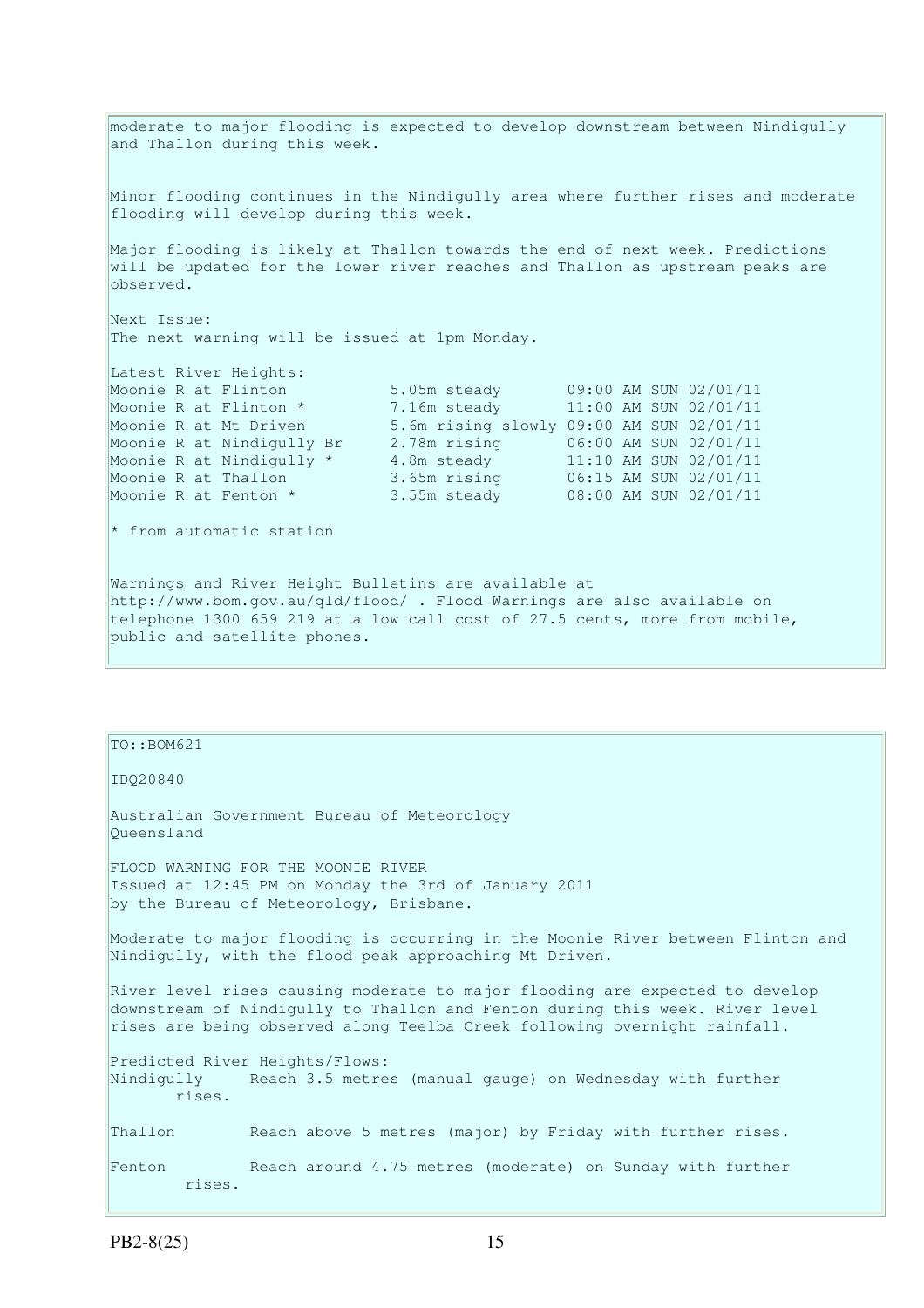Predictions will be updated once a peak is observed at Mt Driven. Next Issue: The next warning will be issued by 1pm Tuesday. Latest River Heights: Moonie R at Flinton 4.93m falling slowly 09:00 AM MON 03/01/11 Moonie R at Flinton \* 7.08m steady 08:00 AM MON 03/01/11 Moonie R at Mt Driven 5.8m rising slowly 12:00 PM SUN 02/01/11 Moonie R at Nindigully Br 3m rising 06:00 AM MON 03/01/11 Moonie R at Nindigully \* 5.01m steady 08:00 AM MON 03/01/11 Moonie R at Thallon 3.99m rising 06:00 AM MON 03/01/11 Moonie R at Fenton \* 3.57m steady 08:00 AM MON 03/01/11 \*automatic station Warnings and River Height Bulletins are available at http://www.bom.gov.au/qld/flood/ . Flood Warnings are also available on telephone 1300 659 219 at a low call cost of 27.5 cents, more from mobile, public and satellite phones.

PB2-8(25) 16  $TO::BOM621$ IDQ20840 Australian Government Bureau of Meteorology Queensland FLOOD WARNING FOR THE MOONIE RIVER Issued at 11:22 AM on Tuesday the 4th of January 2011 by the Bureau of Meteorology, Brisbane. Moderate to major flooding is occurring in the Moonie River between Flinton and Nindigully, with the flood peak currently in the Mt Driven area. At Nindigully, flood levels are expected to peak around 3.9 metres during Thursday which is similar to the 1988 flood. River level rises to major flood levels are expected downstream of Nindigully to Thallon and Fenton late this week and over the weekend. Flood levels are expected to be similar to the 1988 flood. Predicted River Heights/Flows: Nindigully Peak around 3.9 metres (manual gauge) during Thursday. Flood levels are not expected to reach major flood level of 4 metres. Thallon Reach around 5.3 metres (major) on Saturday. Fenton Reach around 5.1 metres (major) on Monday. Next Issue: The next warning will be issued by 1pm Wednesday. Latest River Heights: Moonie R at The Deep Crossing 0.8m falling 09:00 PM MON 03/01/11 Moonie R at Flinton 4.68m falling slowly 09:00 AM TUE 04/01/11 Moonie R at Flinton \* 6.89m falling 08:20 AM TUE 04/01/11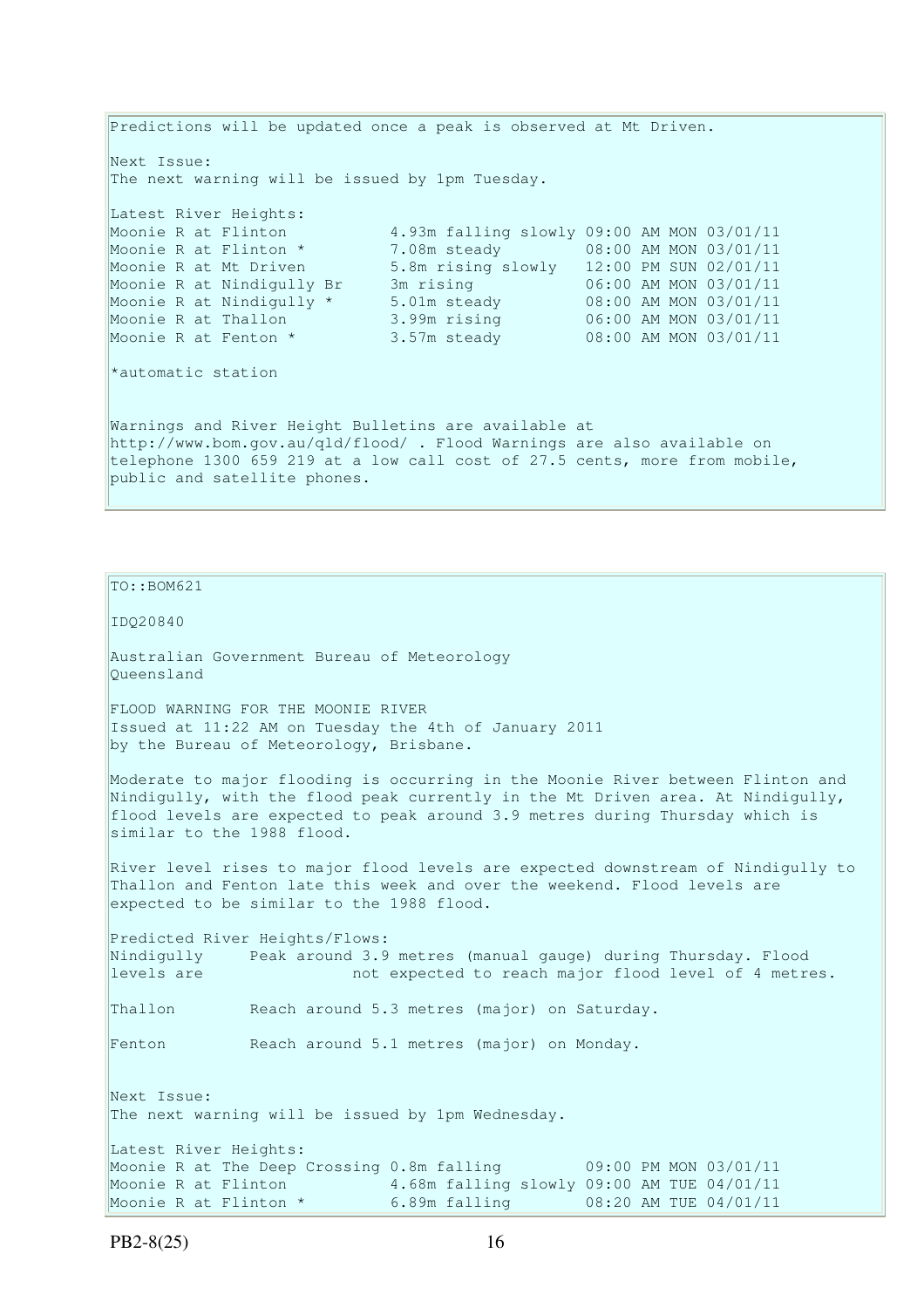| Moonie R at Mt Driven                                                      | 7.2m steady        | 07:30 AM TUE 04/01/11 |  |  |
|----------------------------------------------------------------------------|--------------------|-----------------------|--|--|
| Moonie R at Nindigully Br                                                  | 3.2m rising slowly | 09:00 AM TUE 04/01/11 |  |  |
| Moonie R at Nindigully *                                                   | 5.13m steady       | 08:00 AM TUE 04/01/11 |  |  |
| Moonie R at Thallon                                                        | 4.3m rising        | 06:00 AM TUE 04/01/11 |  |  |
| Moonie R at Fenton *                                                       | 3.61m rising       | 08:20 AM TUE 04/01/11 |  |  |
| *automatic station                                                         |                    |                       |  |  |
| Warnings and River Height Bulletins are available at                       |                    |                       |  |  |
| http://www.bom.gov.au/gld/flood/ . Flood Warnings are also available on    |                    |                       |  |  |
| telephone 1300 659 219 at a low call cost of 27.5 cents, more from mobile, |                    |                       |  |  |
| public and satellite phones.                                               |                    |                       |  |  |
|                                                                            |                    |                       |  |  |

TO::BOM621 IDQ20840 Australian Government Bureau of Meteorology Queensland FLOOD WARNING FOR THE MOONIE RIVER Issued at 10:02 AM on Wednesday the 5th of January 2011 by the Bureau of Meteorology, Brisbane. Moderate to major flooding is occurring in the Moonie River between Flinton and Nindigully, with the flood now downstream of Mt Driven. At Nindigully, flood levels are expected to peak around 3.9 metres during Thursday which is similar to the 1988 flood. River level rises to major flood levels are expected downstream of Nindigully to Thallon and Fenton late this week and over the weekend. Flood levels are expected to be similar to the 1988 flood. Predicted River Heights/Flows: Nindigully Peak around 3.9 metres (manual gauge) during Thursday. Flood levels are not expected to reach the major flood level of 4 metres. Thallon Reach around 5.3 metres (major) on Saturday. Fenton Reach around 5.1 metres (major) on Monday. Next Issue: The next warning will be issued by 1pm Thursday. Latest River Heights: Moonie R at Flinton 4.2m falling slowly 09:00 AM WED 05/01/11 Moonie R at Mt Driven 7m falling slowly 09:00 AM WED 05/01/11 Moonie R at Nindigully Br 3.74m rising 09:00 AM WED 05/01/11 Moonie R at Nindigully \* 5.43m rising 06:00 AM WED 05/01/11 Moonie R at Thallon 4.55m rising 06:00 AM WED 05/01/11 Moonie R at Fenton \* 3.78m steady 08:00 AM WED 05/01/11 \*automatic station Warnings and River Height Bulletins are available at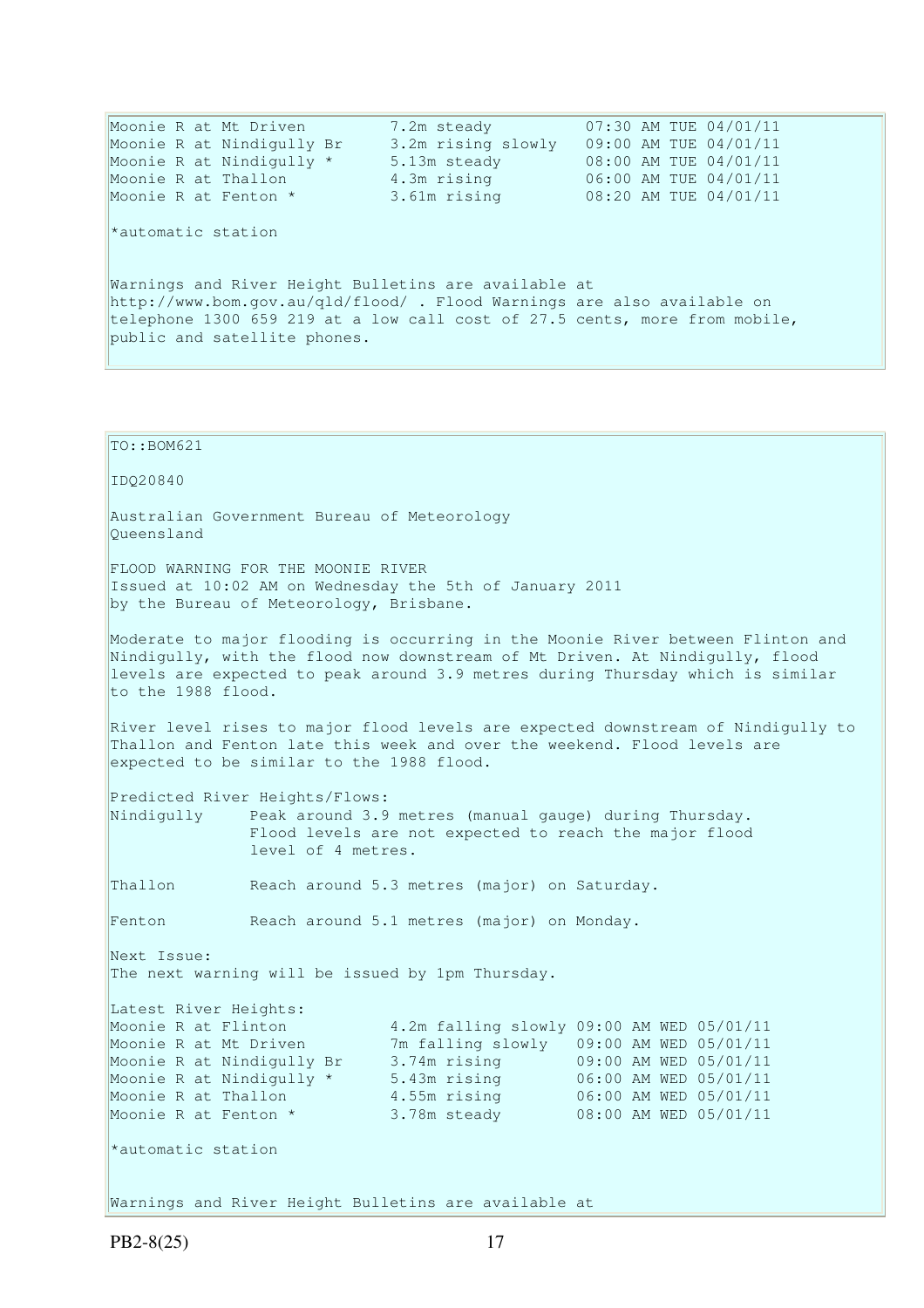http://www.bom.gov.au/qld/flood/ . Flood Warnings are also available on telephone 1300 659 219 at a low call cost of 27.5 cents, more from mobile, public and satellite phones.

 $TO: BOM621$ IDQ20840 Australian Government Bureau of Meteorology Queensland FLOOD WARNING FOR THE MOONIE RIVER Issued at 10:10 AM on Thursday the 6th of January 2011 by the Bureau of Meteorology, Brisbane. Minor to major flooding is occurring in the Moonie River between Flinton and Nindigully. The flood is now approaching Nindigully where a peak is expected of around 3.9 metres today. Minor flooding is occurring along Teelba Creek. Overnight rainfall of up 40mm is expected to lead to small renewed rises at Flinton during the weekend. River level rises to major flood levels are expected to continue downstream of Nindigully to Thallon and Fenton for the remainder of this week. Flood levels are expected to be similar to the 1988 flood. Predicted River Heights/Flows: Nindigully Peak around 3.9 metres (manual gauge) during today. Flood levels are not expected to reach the major flood level of 4 metres. Thallon Reach around 5.4 metres (major) on Saturday. Fenton Reach around 5.1 metres (major) on Monday. Next Issue: The next warning will be issued by 1pm Friday. Latest River Heights: Moonie R at Flinton 3.88m falling slowly 06:00 AM THU 06/01/11 Moonie R at Flinton \* 6.01m steady 08:00 AM THU 06/01/11 Teelba Ck at Teelba 5.4m falling slowly 08:00 AM THU 06/01/11<br>Moonie R at Mt Driven 6.6m falling slowly 09:00 AM THU 06/01/11 6.6m falling slowly 09:00 AM THU 06/01/11 Moonie R at Nindigully Br 3.88m steady 09:00 AM THU 06/01/11 Moonie R at Nindigully \* 5.69m steady 08:20 AM THU 06/01/11 Moonie R at Thallon 4.95m rising 05:30 AM THU 06/01/11 Moonie R at Fenton \* 3.97m rising 08:20 AM THU 06/01/11 \*automatic station Warnings and River Height Bulletins are available at http://www.bom.gov.au/qld/flood/ . Flood Warnings are also available on telephone 1300 659 219 at a low call cost of 27.5 cents, more from mobile, public and satellite phones.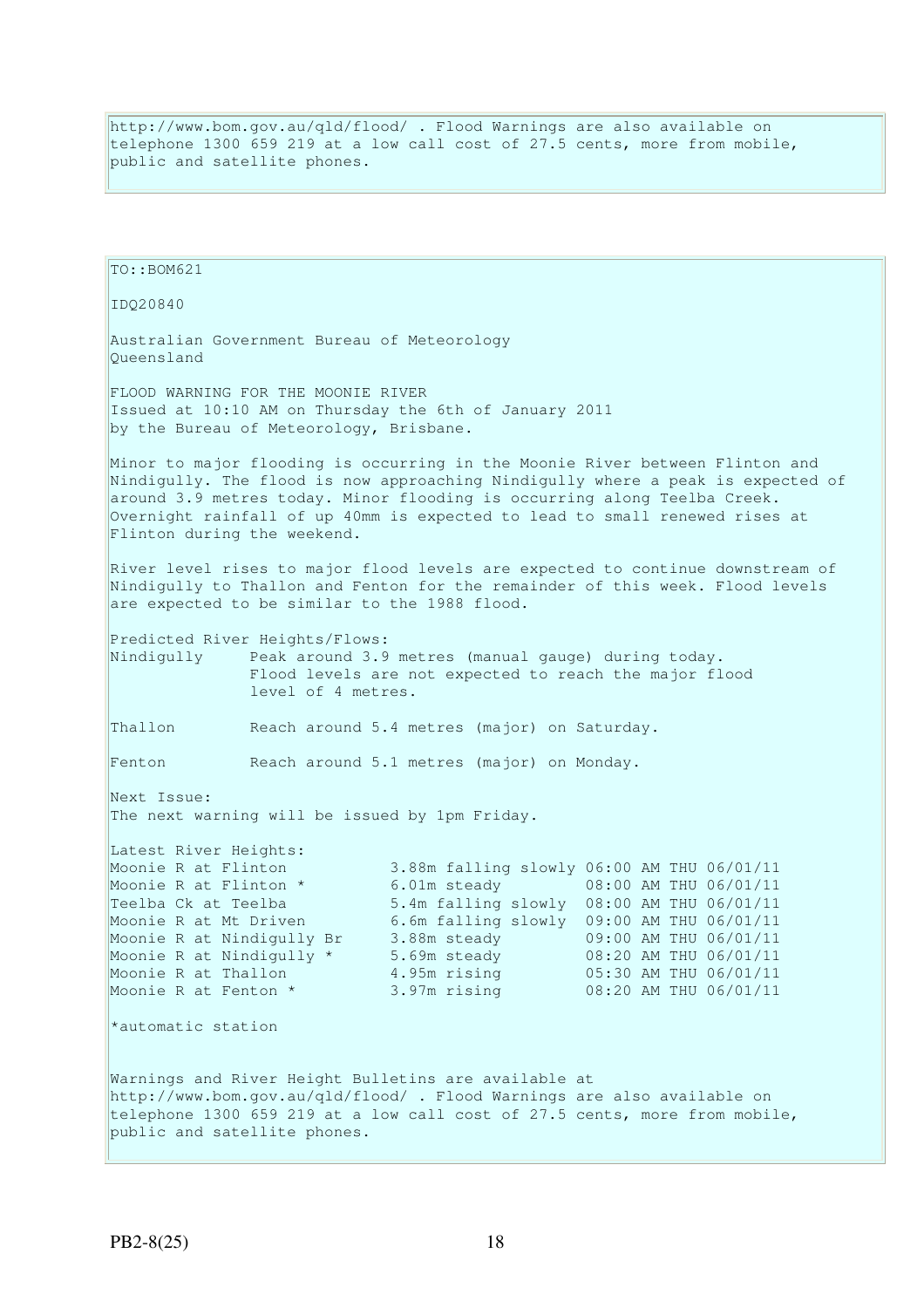TO::BOM621 IDQ20840 Australian Government Bureau of Meteorology Queensland FLOOD WARNING FOR THE MOONIE RIVER Issued at 9:42 AM on Friday the 7th of January 2011 by the Bureau of Meteorology, Brisbane. Minor to major flooding is occurring in the Moonie River between Southwood and Thallon. The flood is now downstream of Nindigully. Small, renewed rises are expected between Southwood and Flinton over the weekend with minor flood levels continuing. Major flood levels are expected to continue downstream of Nindigully to Thallon and Fenton on Saturday and Sunday. Flood levels are expected to be similar to the 1988 flood. Predicted River Heights/Flows: Thallon Reach around 5.4 metres (major) on Saturday. Fenton Reach around 5.1 metres (major) on Monday. Next Issue: The next warning will be issued by 11am Saturday. Latest River Heights: Moonie R at The Deep Crossing 1.3m falling slowly 09:00 AM FRI 07/01/11 Moonie R at Southwood 4.1m rising slowly 09:00 AM FRI 07/01/11 Moonie R at Flinton 3.18m steady 06:00 AM FRI 07/01/11 Moonie R at Flinton \* 5.55m falling 08:00 AM FRI 07/01/11 Moonie R at Mt Driven 5.95m falling slowly 09:00 AM FRI 07/01/11 Moonie R at Nindigully Br 3.83m falling slowly 09:00 AM FRI 07/01/11 Moonie R at Nindigully \* 5.7m steady 08:00 AM FRI 07/01/11 Moonie R at Thallon 5.2m rising 05:30 AM FRI 07/01/11 Moonie R at Fenton \* 4.11m rising 08:00 AM FRI 07/01/11 \*automatic station Warnings and River Height Bulletins are available at http://www.bom.gov.au/qld/flood/ . Flood Warnings are also available on telephone 1300 659 219 at a low call cost of 27.5 cents, more from mobile, public and satellite phones.

TO::BOM621 IDQ20840 Australian Government Bureau of Meteorology Queensland FLOOD WARNING FOR THE MOONIE RIVER Issued at 9:21 AM on Saturday the 8th of January 2011 by the Bureau of Meteorology, Brisbane.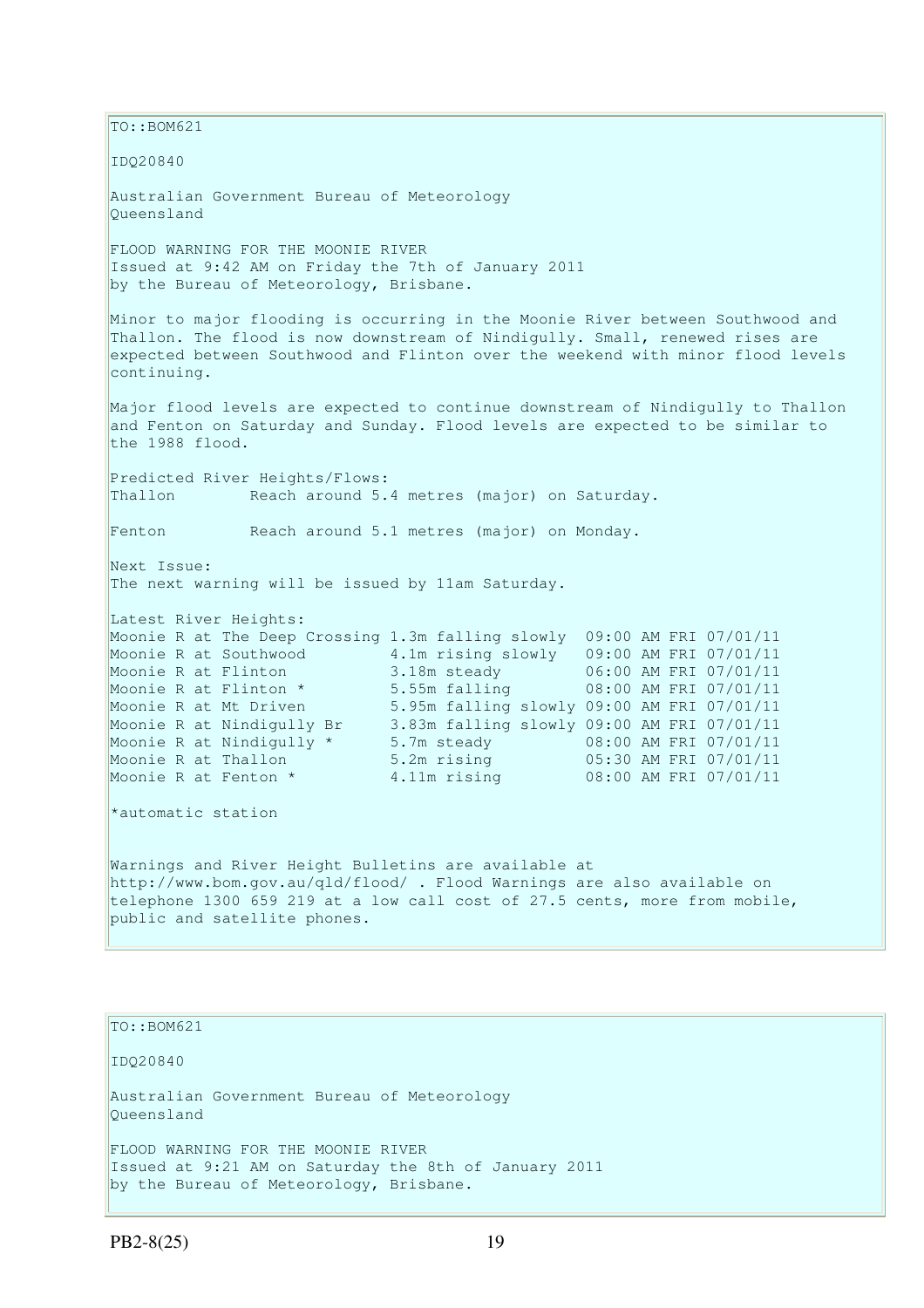Minor to major flooding is occurring in the Moonie River between Southwood and Fenton. The flood is now downstream of Nindigully. Small, renewed rises are expected between Southwood and Flinton over the weekend with minor flood levels continuing. Major flood levels are expected to continue downstream of Nindigully at Thallon  $\vert$ on Saturday with moderate flood levels at Fenton on Sunday. Flood levels are expected to be similar to the 1988 flood. Predicted River Heights/Flows: Thallon Peak 5.4 metres (major) on Saturday. Fenton Peak around 5.1 metres (major) on Monday. Next Issue: The next warning will be issued by 11am Sunday. Latest River Heights: Moonie R at Southwood 4.7m falling slowly 06:00 AM SAT 08/01/11<br>Moonie R at Flinton 3.04m rising slowly 06:00 AM SAT 08/01/11 3.04m rising slowly 06:00 AM SAT 08/01/11 Moonie R at Flinton \* 5.27m steady 08:20 AM SAT 08/01/11<br>Teelba Ck at Teelba 3.1m falling slowly 11:30 AM FRI 07/01/11 Teelba Ck at Teelba 3.1m falling slowly 11:30 AM FRI 07/01/11 Moonie R at Mt Driven 5.7m falling slowly 07:00 AM SAT 08/01/11 Moonie R at Nindigully Br 3.65m falling 09:00 AM SAT 08/01/11 Moonie R at Nindigully \* 5.59m steady 08:00 AM SAT 08/01/11 Moonie R at Thallon 5.35m rising slowly 08:00 AM SAT 08/01/11 Moonie R at Fenton \* 4.28m steady 08:00 AM SAT 08/01/11 \*automatic station Warnings and River Height Bulletins are available at http://www.bom.gov.au/qld/flood/ . Flood Warnings are also available on telephone 1300 659 219 at a low call cost of 27.5 cents, more from mobile, public and satellite phones.

TO::BOM621 IDQ20840 Australian Government Bureau of Meteorology Queensland FLOOD WARNING FOR THE MOONIE RIVER Issued at 10:15 AM on Sunday the 9th of January 2011 by the Bureau of Meteorology, Brisbane. Minor to major flooding is occurring in the Moonie River between Southwood and Fenton. The flood peak is now downstream of Thallon. Renewed rises are expected between Southwood and Flinton today and Monday with minor flood levels continuing. Major flood levels will continue at Thallon today with levels expected to fall slowly. Moderate flood levels at Fenton on Sunday will continue rising. Flood levels are expected to be similar to the 1988 flood. Predicted River Heights/Flows: Fenton Peak around 5.1 metres (major) on Monday.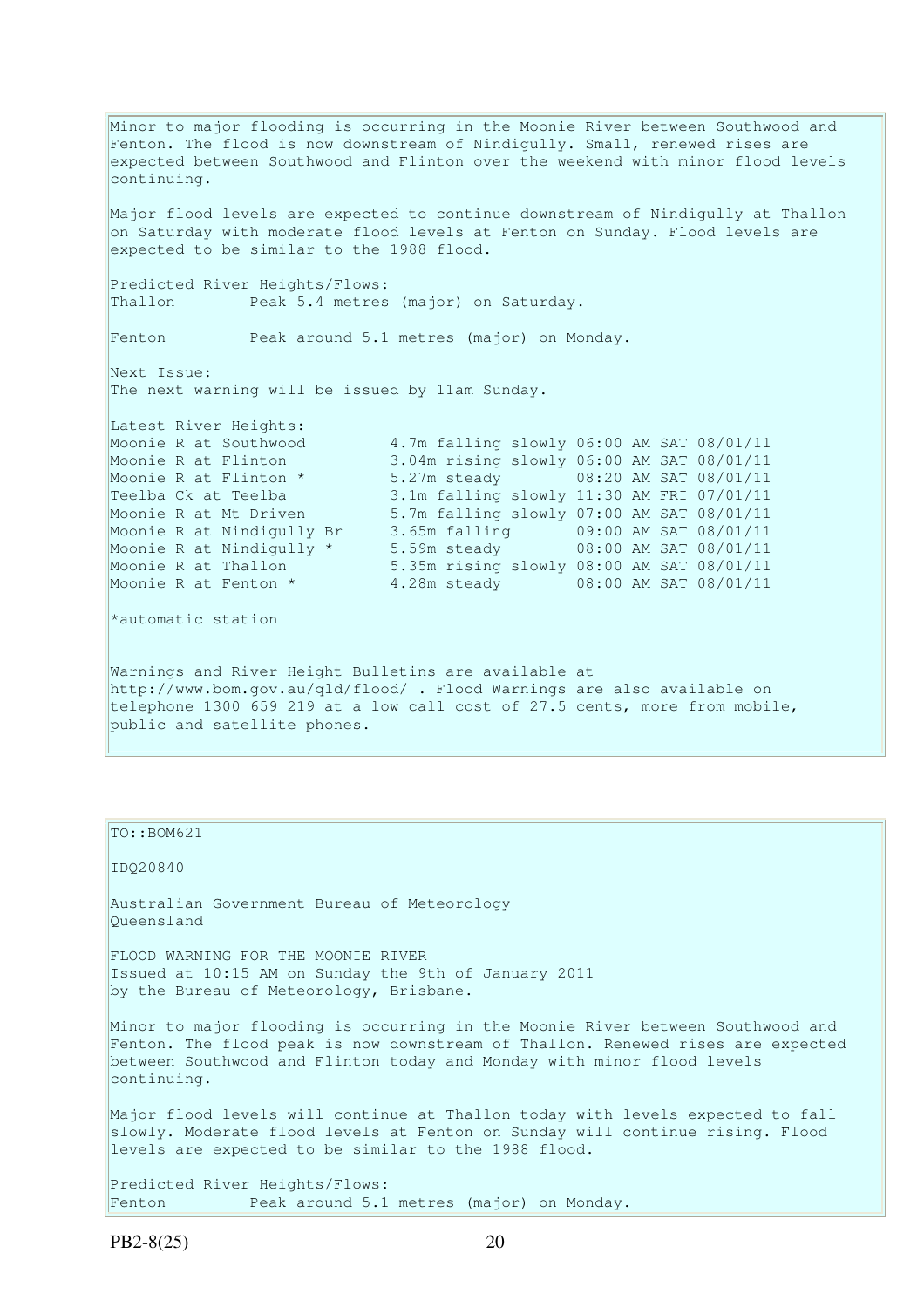```
Next Issue: 
The next warning will be issued by 11am Monday. 
Latest River Heights:
Moonie R at Southwood 3.85m falling slowly 09:00 AM SUN 09/01/11 
Moonie R at Flinton 2.89m falling slowly 06:00 AM SUN 09/01/11 
Moonie R at Flinton * 5.03m falling 08:00 AM SUN 09/01/11 
Moonie R at Mt Driven 4.95m falling 07:30 AM SUN 09/01/11 
Moonie R at Nindigully Br 3.46m falling 09:00 AM SUN 09/01/11 
Moonie R at Nindigully * 5.43m falling 08:00 AM SUN 09/01/11 
Moonie R at Thallon 5.35m steady 10:00 AM SUN 09/01/11 
Moonie R at Fenton * 4.61m rising 08:00 AM SUN 09/01/11 
*automatic station 
Warnings and River Height Bulletins are available at 
http://www.bom.gov.au/qld/flood/ . Flood Warnings are also available on 
telephone 1300 659 219 at a low call cost of 27.5 cents, more from mobile, 
public and satellite phones.
```

```
TO::BOM621 
IDQ20840 
Australian Government Bureau of Meteorology 
Queensland 
FLOOD WARNING FOR THE MOONIE RIVER 
Issued at 10:31 AM on Monday the 10th of January 2011 
by the Bureau of Meteorology, Brisbane.
Moderate to major flooding is occurring in the Moonie River between Nindigully 
and Fenton with the flood peak approaching Fenton. Renewed rises and minor 
flooding is being recorded at Flinton. 
Major flood levels will continue at Thallon during Monday with levels expected 
to begin falling slowly. Moderate flood levels at Fenton will continue rising 
during Monday with levels expected to be similar to the 1988 flood peak of about 
5.1 metres. 
Predicted River Heights/Flows: 
Fenton Peak around 5.1 metres (major) on Monday.
Next Issue: 
The next warning will be issued by noon Tuesday. 
Latest River Heights: 
                        3.15m falling slowly 09:00 AM MON 10/01/11
Moonie R at Flinton 3.14m rising 09:00 AM MON 10/01/11 
Moonie R at Flinton * 5.22m rising 08:10 AM MON 10/01/11 
Moonie R at Mt Driven 4.2m falling 09:00 AM MON 10/01/11 
Moonie R at Nindigully Br 3.3m falling 09:00 AM MON 10/01/11 
Moonie R at Nindigully * 5.33m steady 08:00 AM MON 10/01/11 
Moonie R at Thallon 5.35m steady 10:00 AM SUN 09/01/11 
Moonie R at Fenton * 4.84m rising 08:10 AM MON 10/01/11
```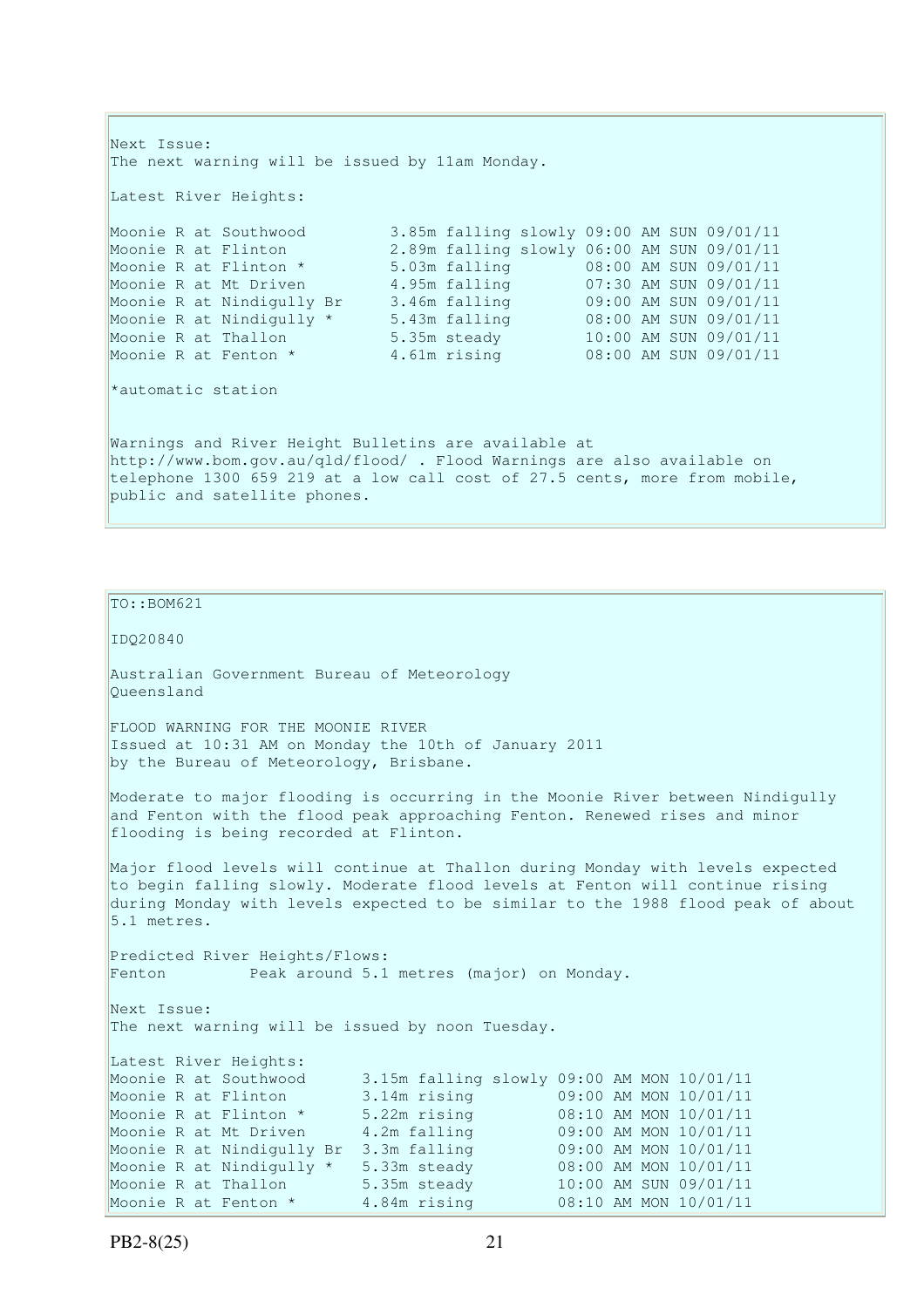#### \* from automatic station

Warnings and River Height Bulletins are available at http://www.bom.gov.au/qld/flood/ . Flood Warnings are also available on telephone 1300 659 219 at a low call cost of 27.5 cents, more from mobile, public and satellite phones.

TO::BOM621

IDQ20840

Australian Government Bureau of Meteorology Queensland

FLOOD WARNING FOR THE MOONIE RIVER Issued at 10:55 AM on Tuesday the 11th of January 2011 by the Bureau of Meteorology, Brisbane.

Recent rainfall is causing renewed rises across the upper Moonie catchment with minor flood levels rising at Flinton. Moderate to major flooding is occurring in the Moonie River between Nindigully and Fenton with the flood peak approaching Fenton.

The heaviest daily rainfall totals recorded to 9am Tuesday include The Deep Crossing 32mm, Traighli 23mm, and Cherry Park 22mm.

Renewed rises are occurring in the upper reaches of the Moonie River at The Deep Crossing and at Southwood, with minor flood levels also rising downstream at Flinton.

Minor to moderate flooding continues to ease between Mt Driven and Nindigully, whilst major flood levels remain steady at Thallon. At 6am Tuesday, the river level at Thallon was at 5.1 metres. Moderate flooding continues to slowly rise further downstream at Fenton where levels are expected to be similar to the 1988 flood peak of about 5.1 metres.

Predicted River Heights/Flows: Fenton Peak around 5.1 metres (major) on Thur/Fri.

Next Issue: The next warning will be issued at about noon Wednesday.

Latest River Heights: Moonie R at The Deep Crossing 1.95m rising slowly 09:00 AM TUE 11/01/11 Moonie R at Tartha MA Moonie R at Southwood 3.45m rising slowly 09:00 AM TUE 11/01/11 Moonie R at Flinton 3.48m rising 09:00 AM TUE 11/01/11<br>Teelba Ck at Teelba NA Teelba Ck at Teelba Moonie R at Mt Driven NA Moonie R at Nindigully Br 3.05m falling 09:00 AM TUE 11/01/11 Moonie R at Thallon 5.1m falling 06:00 AM TUE 11/01/11 Moonie R at Fenton \* 4.94m steady 08:00 AM TUE 11/01/11 \* denotes automatic station.

Warnings and River Height Bulletins are available at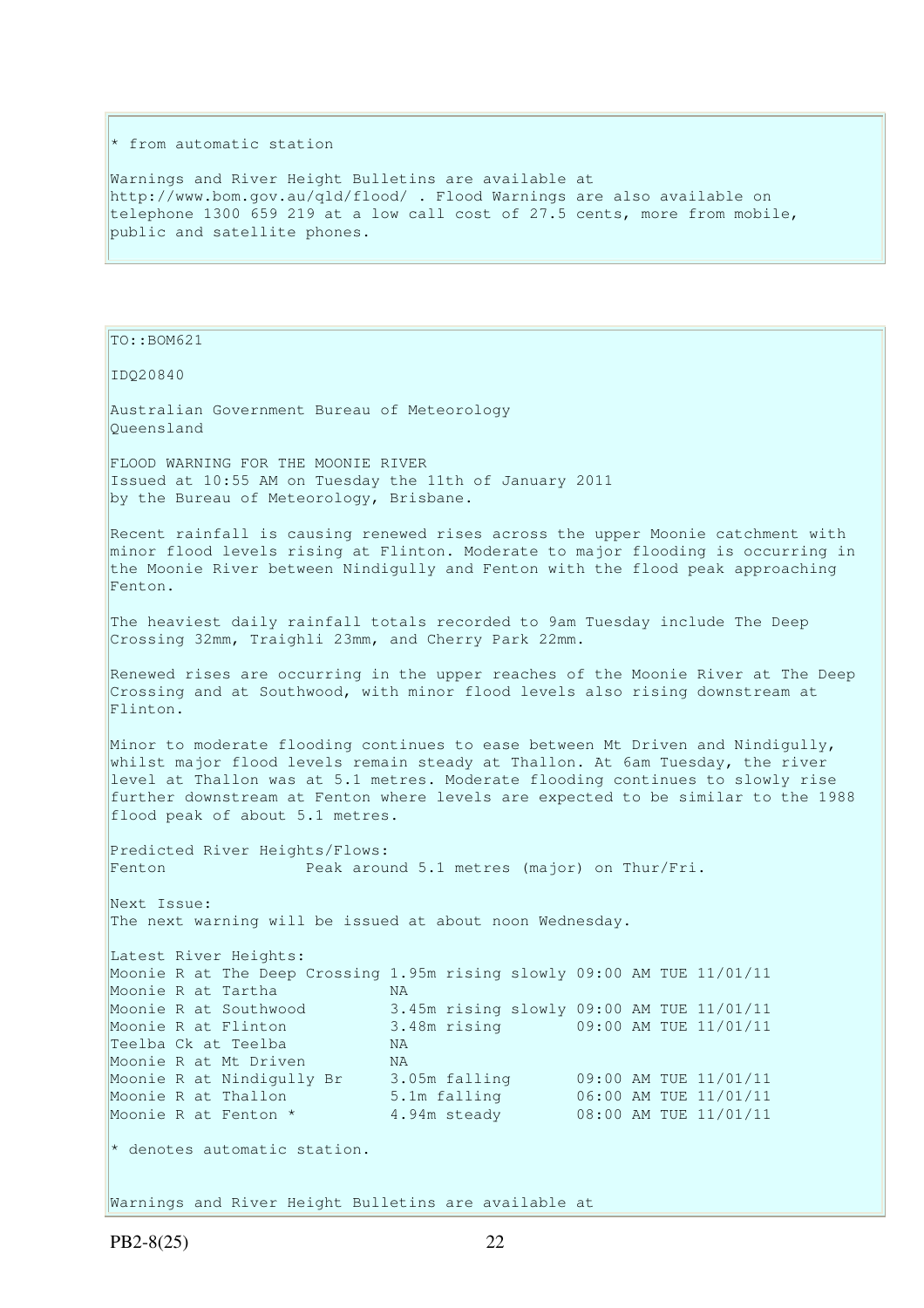http://www.bom.gov.au/qld/flood/ . Flood Warnings are also available on telephone 1300 659 219 at a low call cost of 27.5 cents, more from mobile, public and satellite phones.

IDQ20840 Australian Government Bureau of Meteorology Queensland FLOOD WARNING FOR THE MOONIE RIVER Issued at 12:13 PM on Wednesday the 12th of January 2011 by the Bureau of Meteorology, Brisbane. Renewed rises are occurring across the upper Moonie catchment, with minor to moderate flood levels rising in the Moonie River between Southwood and Mt Driven. Minor to moderate flooding is easing in the Moonie River between Nindigully and Fenton with the flood peak currently in the Fenton area. Minor flooding is easing in the Moonie River at The Deep Crossing, following a moderate flood peak to 3.3 metres recorded at 3am Wednesday. Renewed rises have extended downstream between Southwood and Mt Driven, with minor flood levels rising again at Flinton. Minor to moderate flooding is easing between Nindigully and Thallon, where at 6:15am Wednesday the river level at Thallon Bridge was 4.9 metres and falling. River levels downstream at Fenton have commenced to ease, following a moderate flood peak to 4.94 metres recorded at about midday Tuesday. At 9:10am, the river level at Fenton was 4.92 metres and falling. Weather Forecast: Patchy light rain areas and isolated thunderstorms, easing to scattered showers during in the day. Next Issue: The next warning will be issued at about noon Thursday. Latest River Heights: Moonie R at The Deep Crossing 2.95m falling slowly 09:00 AM WED 12/01/11 Moonie R at Southwood 4.85m rising 08:45 AM WED 12/01/11 Moonie R at Flinton 3.9m rising slowly 09:00 AM WED 12/01/11 Teelba Ck at Teelba 3.45m falling 11:50 AM WED 12/01/11<br>Moonie R at Mt Driven 3.85m rising slowly 09:00 AM WED 12/01/11 3.85m rising slowly 09:00 AM WED 12/01/11<br>2.84m falling 09:00 AM WED 12/01/11 Moonie R at Nindigully Br 2.84m falling 09:00 AM WED 12/01/11 Moonie R at Nindigully \* 5m falling 08:10 AM WED 12/01/11 Moonie R at Thallon Br 4.9m falling 06:15 AM WED 12/01/11 Moonie R at Fenton \* 4.92m falling slowly 09:10 AM WED 12/01/11 \* denotes automatic station. Warnings and River Height Bulletins are available at http://www.bom.gov.au/qld/flood/ . Flood Warnings are also available on telephone 1300 659 219 at a low call cost of 27.5 cents, more from mobile, public and satellite phones.

 $TO: BOM621$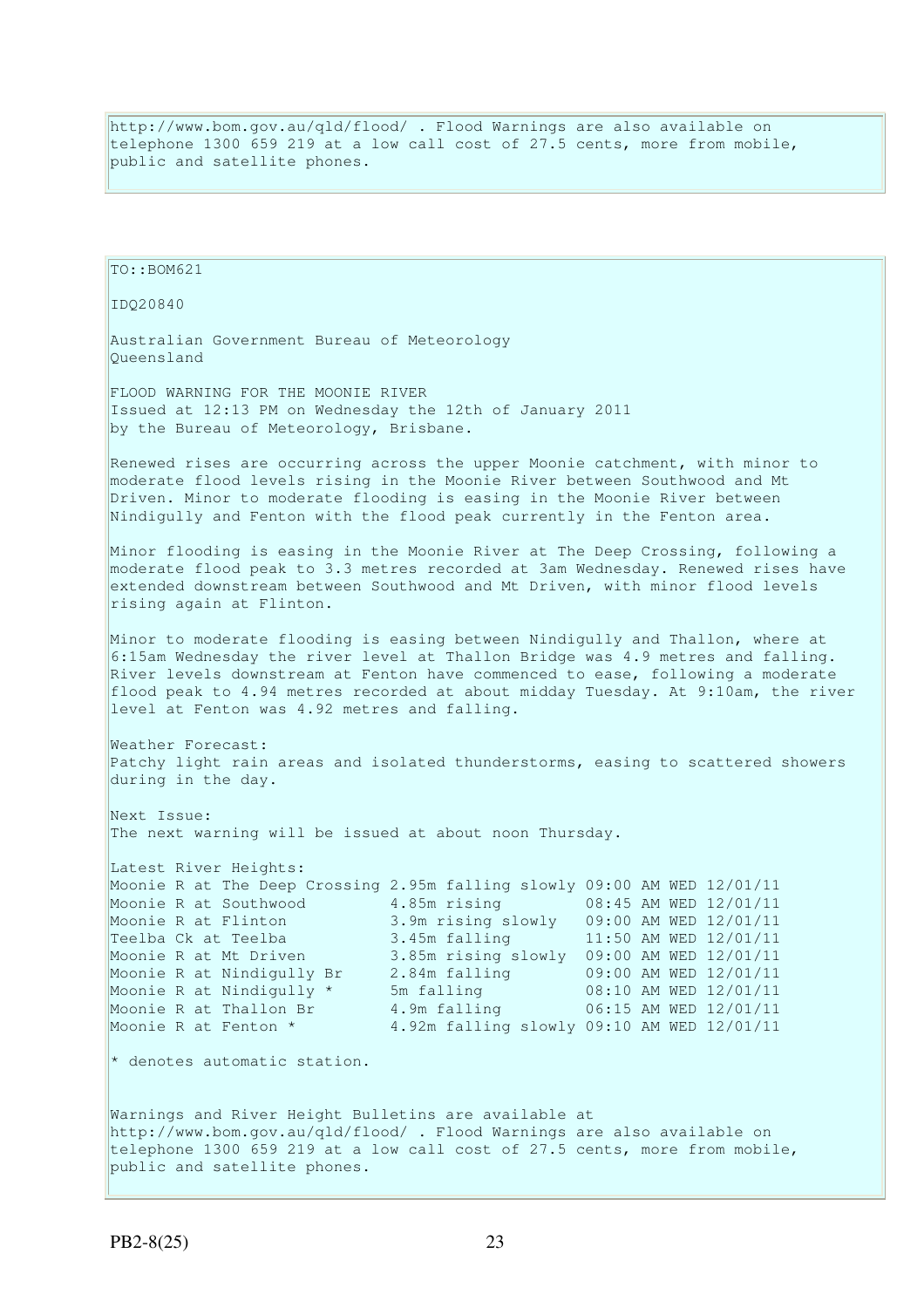$TO: **ROM621**$ 

IDQ20840 Australian Government Bureau of Meteorology Queensland FLOOD WARNING FOR THE MOONIE RIVER Issued at 11:44 AM on Thursday the 13th of January 2011 by the Bureau of Meteorology, Brisbane. Moderate flood levels are continuing in the upper Moonie catchment between Southwood and Flinton, and renewed rises are occurring at Mt Driven. Minor to moderate flooding is easing in the Moonie River between Nindigully and Fenton with the flood peak currently in the Fenton area. The Moonie River at Southwood is peaking just below the major flood level [5.5m], and moderate flood levels are beginning to fall slowly at Flinton. Downstream at Mt Driven, renewed rises with minor to moderate flood levels are occurring. Minor flooding is easing between Nindigully and Thallon. At 8am Thursday the river level at Thallon Bridge was 4.68 metres and falling. River levels downstream at Fenton continue to ease slowly, following a moderate flood peak of 4.94 metres recorded at about midday Tuesday. At 8am Thursday, the river level at Fenton was 4.85 metres and falling slowly. Weather Forecast: Chance of isolated afternoon showers. Next Issue: The next warning will be issued at about noon Friday. Latest River Heights: Moonie R at Southwood 5.35m steady 09:00 AM THU 13/01/11 Moonie R at Flinton 3.93m falling 09:00 AM THU 13/01/11 Teelba Ck at Teelba 2.45m falling slowly 06:00 PM WED 12/01/11<br>Moonie R at Mt Driven 4.85m rising 09:00 AM THU 13/01/11 Moonie R at Mt Driven 4.85m rising 09:00 AM THU 13/01/11 Moonie R at Nindigully Br 2.63m falling slowly 09:00 AM THU 13/01/11 Moonie R at Nindigully \* 4.76m falling 08:00 AM THU 13/01/11 Moonie R at Fenton \* 4.85m falling 08:00 AM THU 13/01/11 \* denotes automatic station Warnings and River Height Bulletins are available at http://www.bom.gov.au/qld/flood/ . Flood Warnings are also available on

#### $TO: **ROM621**$

public and satellite phones.

IDQ20840

Australian Government Bureau of Meteorology Queensland

PB2-8(25) 24

telephone 1300 659 219 at a low call cost of 27.5 cents, more from mobile,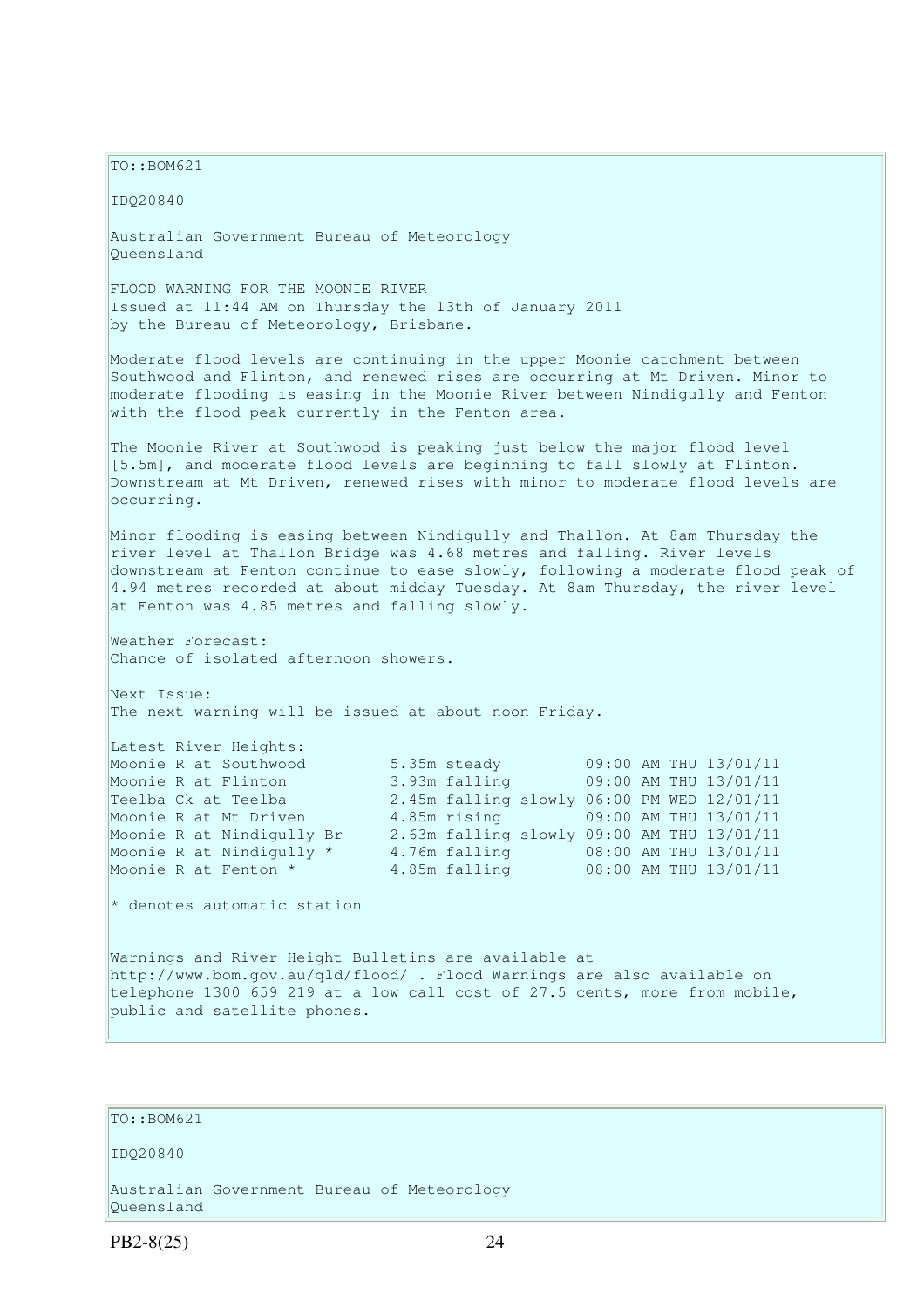FLOOD WARNING FOR THE MOONIE RIVER Issued at 10:49 AM on Friday the 14th of January 2011 by the Bureau of Meteorology, Brisbane.

Minor to moderate flooding continues to ease in the upper Moonie catchment between Southwood and Flinton, with rises occurring at Mt Driven. Minor to moderate flooding is easing in the Moonie River between Nindigully and Fenton with the flood peak currently downstream from the Fenton area.

Moderate flooding remains steady at a peak in the Moonie River at Southwood, where the river level at 9am Friday was 5.35 metres. Minor flooding is currently easing at Flinton, however renewed rises are expected to commence during the weekend which will result in a return to moderate flood levels early next week.

Moderate flooding is rising at Mt Driven as a result of upstream floodwaters arriving from both Teelba Creek and the Moonie River. At 9am Friday the river level was at 5.85 metres, which is just below the major flood level of 6 metres. Further rises and major flooding are possible during the weekend.

Minor flooding is easing between Nindigully and Thallon. At 7am Friday the river level at Thallon Bridge was 4.44 metres and falling. Moderate flooding continues to slowly ease downstream at Fenton, where at 8am Friday the river level was 4.73 metres.

Next Issue: The next warning will be issued at about noon Saturday.

Latest River Heights: Moonie R at Southwood 5.35m steady 09:00 AM FRI 14/01/11 Moonie R at Flinton 3.65m falling slowly 09:00 AM FRI 14/01/11<br>
Moonie R at Flinton \* 6.18m steady 08:00 AM FRI 14/01/11<br>
Moonie R at Mt Driven 5.85m steady 09:00 AM FRI 14/01/11 Moonie R at Flinton \* 6.18m steady 08:00 AM FRI 14/01/11 Moonie R at Mt Driven 5.85m steady 09:00 AM FRI 14/01/11 Moonie R at Nindigully Br 2.62m rising slowly 09:00 AM FRI 14/01/11 Moonie R at Nindigully \* 4.55m steady 08:00 AM FRI 14/01/11 Moonie R at Thallon Br 4.44m falling 07:00 AM FRI 14/01/11 Moonie R at Fenton \* 4.73m falling 08:00 AM FRI 14/01/11

\* denotes automatic station.

Warnings and River Height Bulletins are available at http://www.bom.gov.au/qld/flood/ . Flood Warnings are also available on telephone 1300 659 219 at a low call cost of 27.5 cents, more from mobile, public and satellite phones.

TO::BOM621

IDQ20840

Australian Government Bureau of Meteorology Queensland FLOOD WARNING FOR THE MOONIE RIVER

Issued at 12:05 PM on Saturday the 15th of January 2011 by the Bureau of Meteorology, Brisbane.

Moderate flood levels continue to ease slowly in the upper Moonie River at Southwood. Renewed rises and a return to moderate flood levels are expected at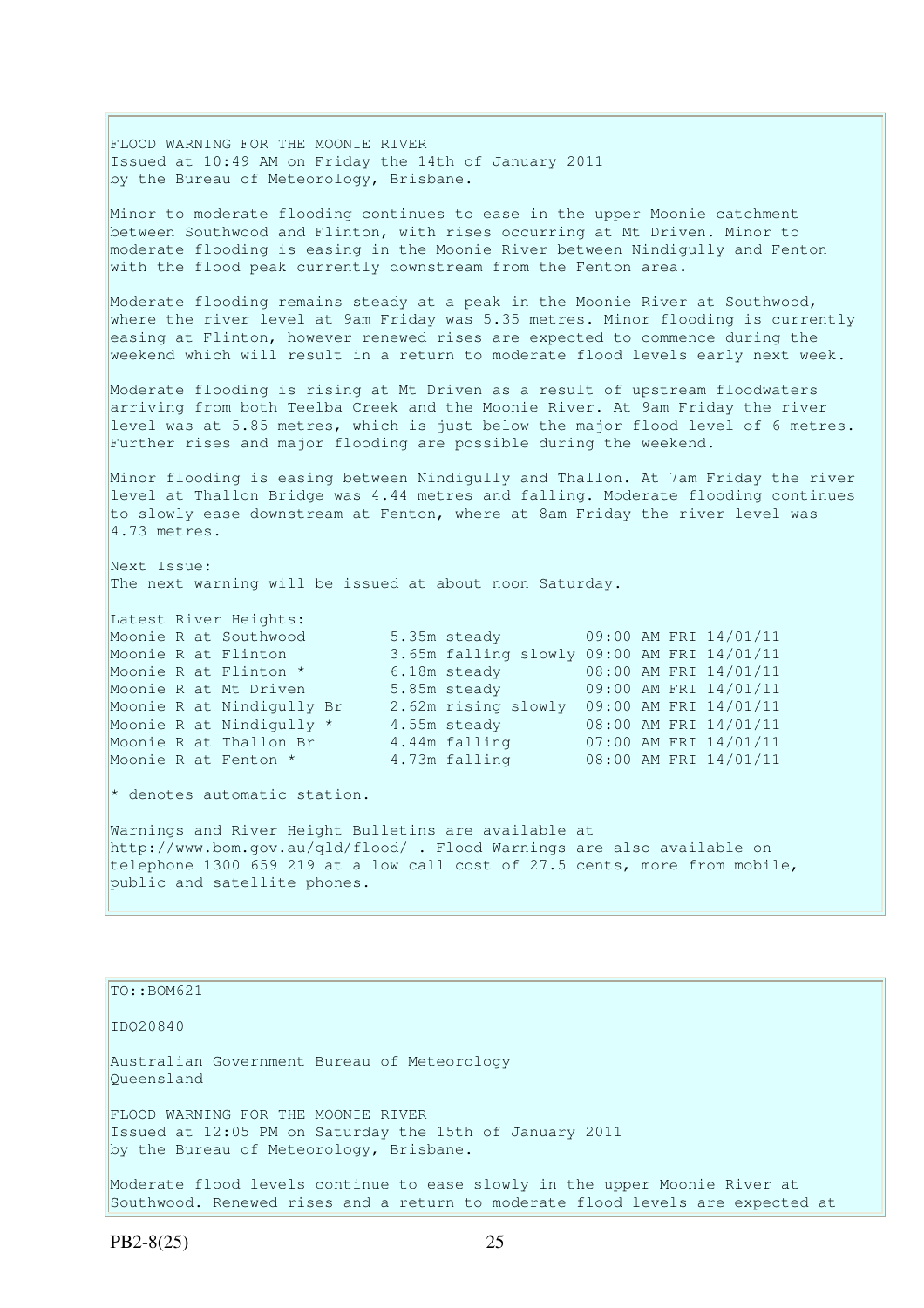Flinton early next week.

Moderate flooding is now easing in the Moonie River at Southwood, where the river level at 9am Saturday was 4.95 metres. Minor flood levels are beginning to slowly rise at Flinton, where a moderate flood peak is expected early next week.

A moderate flood peak of 5.85 metres was recorded at Mt Driven on Friday at 9am, and river levels are currently easing. Renewed rises are likely later in the weekend, with a moderate to major flood peak expected early next week.

Renewed rises with minor flooding are occurring in the Moonie River at Nindigully as upstream flood waters begin to arrive.

Minor to moderate flooding continues to ease downstream between Thallon and Fenton. At 7.30am Saturday the river level at Thallon Bridge was 4.16 metres and falling.

Next Issue: The next warning will be issued at about noon Sunday.

Latest River Heights:

Moonie R at Southwood 4.95m falling 09:00 AM SAT 15/01/11 Moonie R at Flinton 3.65m rising slowly 09:00 AM SAT 15/01/11 Moonie R at Flinton \* 5.98m steady 11:00 AM SAT 15/01/11 Moonie R at Mt Driven 5.4m falling slowly 09:00 AM SAT 15/01/11 Moonie R at Nindigully Br 2.95m rising 09:00 AM SAT 15/01/11 Moonie R at Nindigully  $\star$  4.83m steady 11:40 AM SAT 15/01/11 Moonie R at Fenton \* 4.58m steady 10:10 AM SAT 15/01/11

Warnings and River Height Bulletins are available at http://www.bom.gov.au/qld/flood/ . Flood Warnings are also available on telephone 1300 659 219 at a low call cost of 27.5 cents, more from mobile, public and satellite phones.

TO::BOM621

IDQ20840

Australian Government Bureau of Meteorology Queensland

FLOOD WARNING FOR THE MOONIE RIVER Issued at 11:30 AM on Sunday the 16th of January 2011 by the Bureau of Meteorology, Brisbane.

Minor to moderate flooding continues along the Moonie River between Flinton and Fenton. Renewed rises are occurring in the Flinton area, and further downstream in the Nindigully to Thallon area.

River levels have eased below minor in the Moonie River at Southwood. River rises and minor flooding is occurring at Flinton, where a moderate flood peak is expected early this week.

Minor flooding is currently easing at Mt Driven, where at 9am Sunday the river level was 4.95 metres. However renewed rises are expected with a moderate flood peak expected during this week.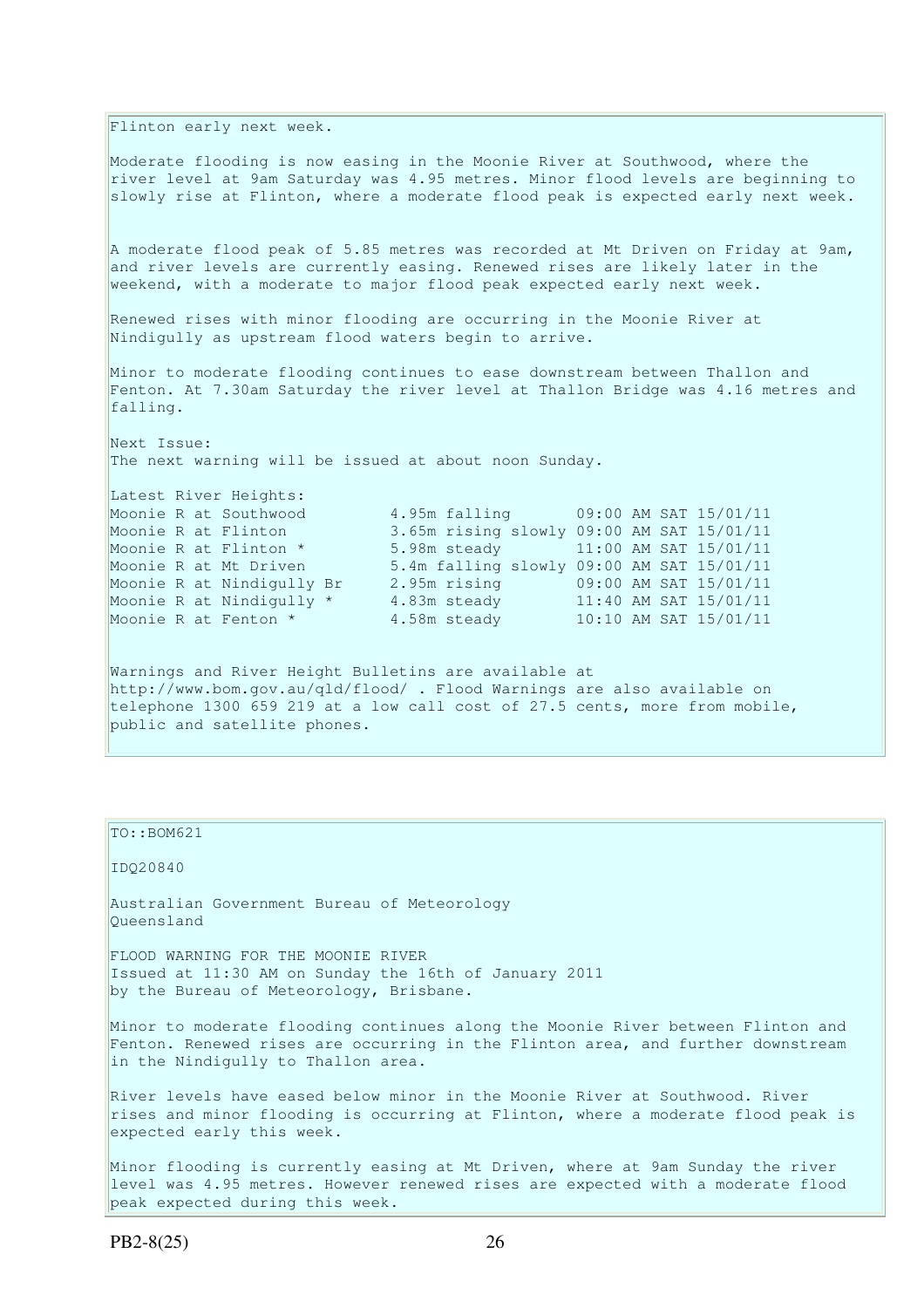Moderate flooding is rising in the Moonie River at Nindigully. Minor flooding is also rising downstream at Thallon Bridge, where at 6am Sunday the river level was 4.19 metres. Moderate flooding continues to ease further downstream at Fenton. Next Issue: The next warning will be issued at about noon Monday. Latest River Heights: Moonie R at Southwood 3m falling 08:30 AM SUN 16/01/11<br>Moonie R at Flinton 3.78m rising slowly 09:00 AM SUN 16/01/11 Moonie R at Flinton 3.78m rising slowly 09:00 AM SUN 16/01/11 Moonie R at Flinton \* 6.07m rising 08:00 AM SUN 16/01/11 Moonie R at Mt Driven 4.95m falling slowly 09:00 AM SUN 16/01/11 Moonie R at Nindigully Br 3.26m rising slowly 09:00 AM SUN 16/01/11 Moonie R at Nindigully \* 5.19m rising slowly 08:00 AM SUN 16/01/11 Moonie R at Thallon Br 4.19m rising 06:00 AM SUN 16/01/11 Moonie R at Fenton \* 4.46m steady 08:00 AM SUN 16/01/11  $\star$  denotes automatic station. Warnings and River Height Bulletins are available at http://www.bom.gov.au/qld/flood/ . Flood Warnings are also available on telephone 1300 659 219 at a low call cost of 27.5 cents, more from mobile, public and satellite phones.

```
TO::BOM621
IDQ20840 
Australian Government Bureau of Meteorology 
Queensland 
FLOOD WARNING FOR THE MOONIE RIVER 
Issued at 11:49 AM on Monday the 17th of January 2011 
by the Bureau of Meteorology, Brisbane.
Minor to moderate flooding continues along the Moonie River between Flinton and 
Fenton. Renewed rises are occurring in the Flinton area, and further downstream 
in the Thallon area. 
River rises and minor flooding is occurring in the Moonie River at Flinton, 
where a moderate flood peak is expected during this week. 
Minor flooding is currently easing at Mt Driven, where at 9:30am Monday the 
river level was 4.8 metres. However renewed rises are expected with a moderate
flood peak expected during this week. 
Moderate flooding is easing slowly in the Moonie River at Nindigully. Minor 
flooding is also rising downstream at Thallon Bridge, where at 6am Monday the 
river level was 4.65 metres. Moderate flooding continues to ease further 
downstream at Fenton. 
Next Issue: 
The next warning will be issued at about noon Tuesday.
Latest River Heights: 
Moonie R at Southwood 2m falling 07:00 AM MON 17/01/11
```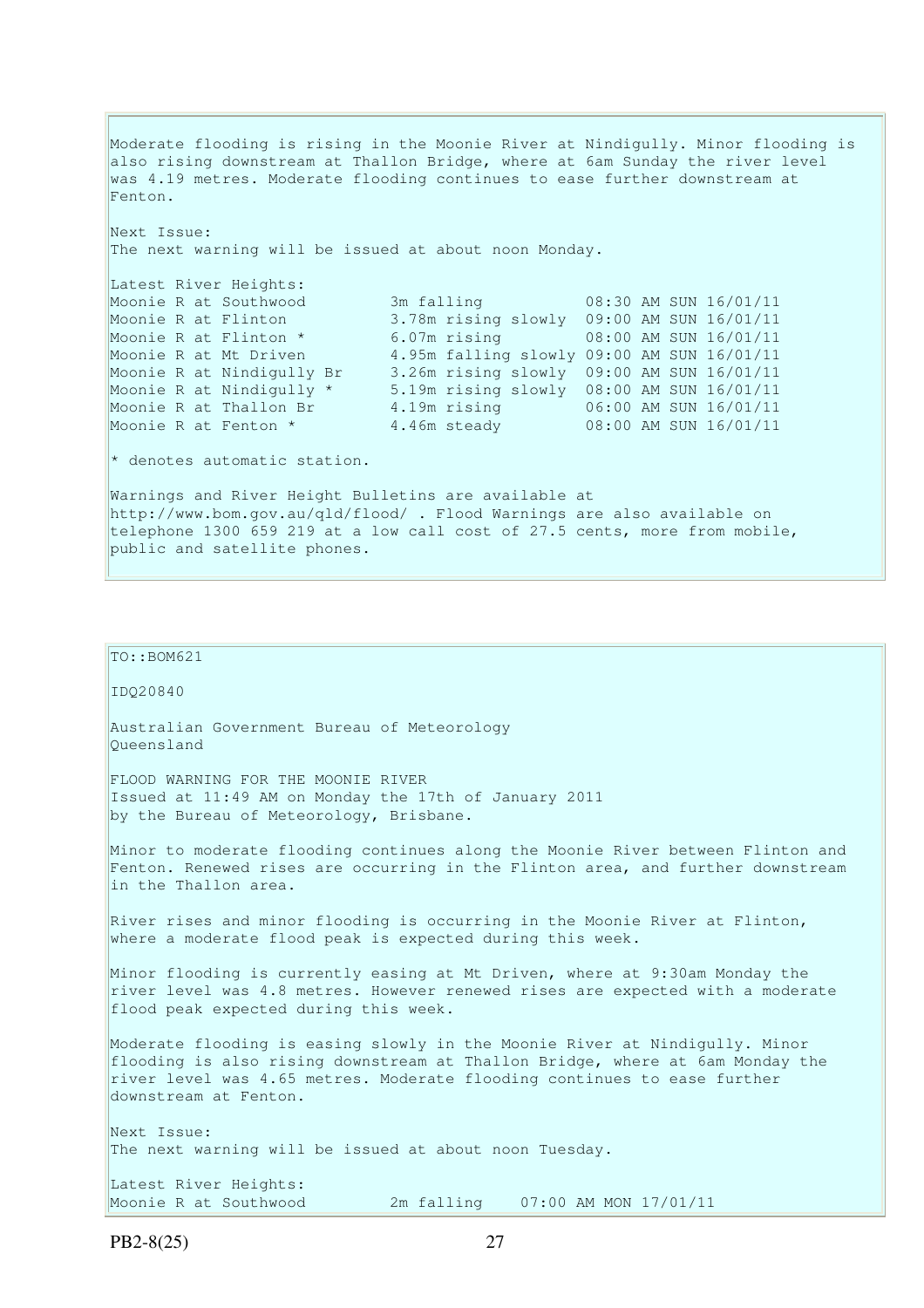Moonie R at Flinton 3.8m steady 09:00 AM MON 17/01/11 Moonie R at Flinton \* 6.12m steady 08:00 AM MON 17/01/11 Moonie R at Mt Driven 4.8m falling 09:30 AM MON 17/01/11 Moonie R at Nindigully Br 3.19m falling 09:00 AM MON 17/01/11 Moonie R at Nindigully \* 5.23m steady 08:00 AM MON 17/01/11 Moonie R at Thallon Br 4.65m rising 06:00 AM MON 17/01/11 Moonie R at Fenton \* 4.36m falling 08:00 AM MON 17/01/11  $*$  denotes automatic station. Warnings and River Height Bulletins are available at http://www.bom.gov.au/qld/flood/ . Flood Warnings are also available on telephone 1300 659 219 at a low call cost of 27.5 cents, more from mobile, public and satellite phones.

TO::BOM621 IDQ20840 Australian Government Bureau of Meteorology Queensland FLOOD WARNING FOR THE MOONIE RIVER Issued at 11:43 AM on Tuesday the 18th of January 2011 by the Bureau of Meteorology, Brisbane. Minor to moderate flooding continues along the Moonie River between Flinton and Fenton, with the flood peak approaching the Thallon area. Minor to moderate flooding is easing in the Moonie River between Flinton and Nindigully. At 9am Tuesday the river level at Mt Driven was 4.85 metres and steady with minor flooding. Moderate flooding is rising downstream between Thallon and Fenton. At 6am Tuesday the river level at Thallon Bridge was 4.84 metres and nearing a peak. Next Issue: The next warning will be issued at about noon Wednesday. Latest River Heights: Moonie R at Flinton 3.67m falling slowly 09:00 AM TUE 18/01/11<br>
Moonie R at Mt Driven 4.85m steady 09:00 AM TUE 18/01/11<br>
Moonie R at Nindiaully Br 3.04m 6.11: Moonie R at Flinton \* 6.05m falling 08:00 AM TUE 18/01/11 Moonie R at Mt Driven 4.85m steady 09:00 AM TUE 18/01/11 Moonie R at Nindigully Br 3.04m falling slowly 09:00 AM TUE 18/01/11 Moonie R at Nindigully \* 5.14m falling slowly 08:00 AM TUE 18/01/11 Moonie R at Thallon Br 4.84m rising slowly 06:00 AM TUE 18/01/11 Moonie R at Fenton \* 4.37m rising slowly 08:00 AM TUE 18/01/11  $\star$  denotes automatic station. Warnings and River Height Bulletins are available at http://www.bom.gov.au/qld/flood/ . Flood Warnings are also available on telephone 1300 659 219 at a low call cost of 27.5 cents, more from mobile, public and satellite phones.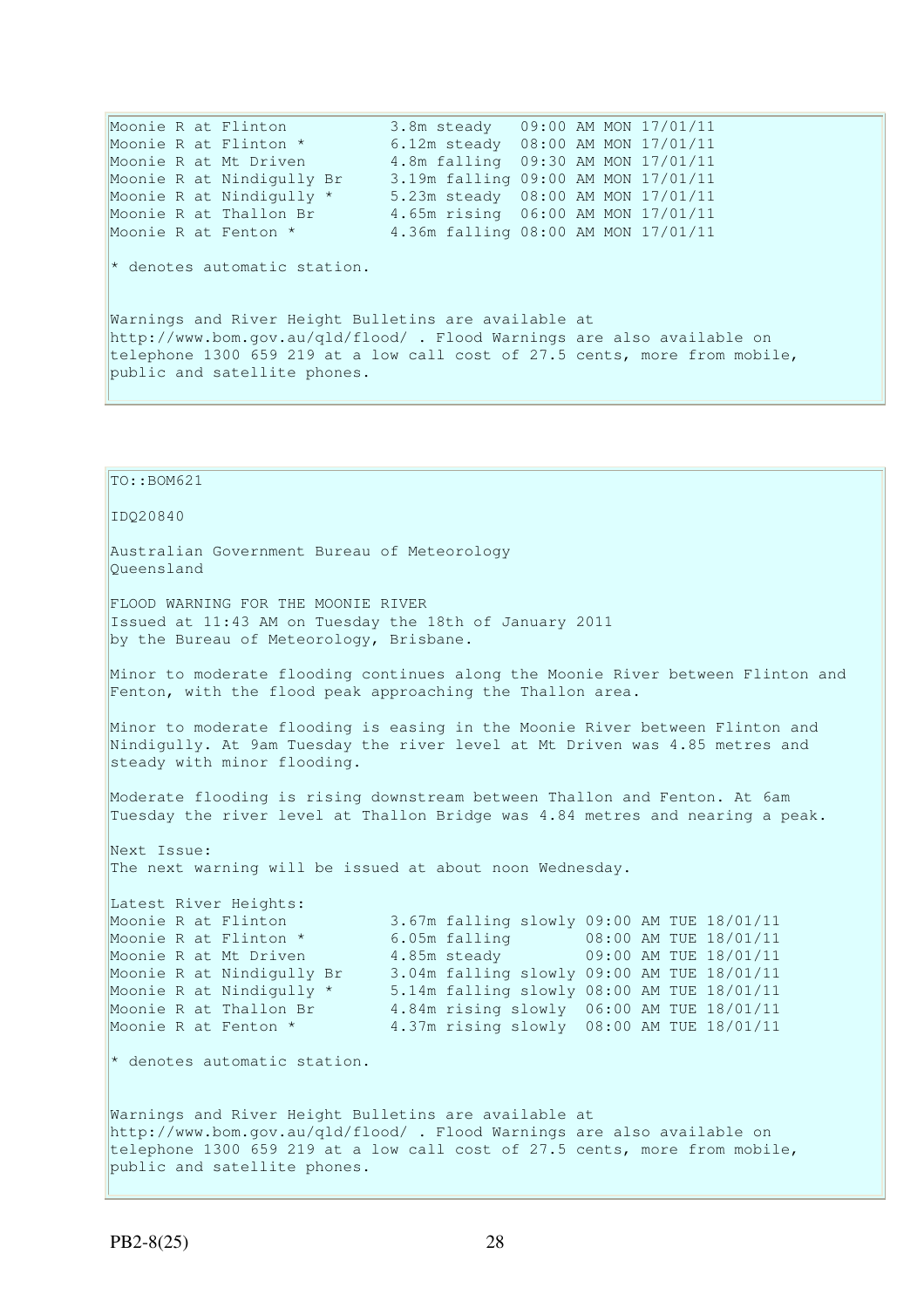$TO: **ROM621**$ 

IDQ20840

Australian Government Bureau of Meteorology Queensland

FLOOD WARNING FOR THE MOONIE RIVER Issued at 11:38 AM on Wednesday the 19th of January 2011 by the Bureau of Meteorology, Brisbane.

Minor flooding continues to ease in the Moonie River between Flinton and Nindigully. Moderate to major flooding is occurring downstream between Thallon and Fenton, with the flood peak currently downstream from the Thallon area. At 6am Wednesday the river level at Thallon Bridge was 4.76 metres and falling.

Further scattered showers and thunderstorms are forecast for this afternoon and evening, with possible moderate to heavy falls.

Next Issue: The next warning will be issued at about noon Thursday.

metres is expected at Fenton in the next 36 hours.

Latest River Heights:

Moonie R at Flinton 3m falling fast 09:00 AM WED 19/01/11 Moonie R at Flinton \* 5.49m falling 08:30 AM WED 19/01/11 Moonie R at Mt Driven 2.9m steady 09:30 AM WED 19/01/11<br>Moonie R at Nindigully Br 2.96m falling 06:00 AM WED 19/01/11 Moonie R at Nindigully Br 2.96m falling 06:00 AM WED 19/01/11<br>
Moonie R at Nindigully \* 5.05m steady 08:00 AM WED 19/01/11<br>
Moonie R at Thallon 5.1m steady 12:00 PM TUE 18/01/11 Moonie R at Nindigully B1 2.20 Extends of 08:00 AM WED 19/01/11<br>Moonie R at Nindigully \* 5.05m steady 08:00 AM WED 19/01/11 Moonie R at Thallon 5.1m steady 12:00 PM TUE 18/01/11 Moonie R at Thallon Bridge 4.76m falling slowly 06:00 AM WED 19/01/11 Moonie R at Fenton \* 4.54m steady 08:20 AM WED 19/01/11

\* denotes automatic station.

Warnings and River Height Bulletins are available at http://www.bom.gov.au/qld/flood/ . Flood Warnings are also available on telephone 1300 659 219 at a low call cost of 27.5 cents, more from mobile, public and satellite phones.

| $TO: BOM621$                                                                                                                                                                                                                                                                                                             |
|--------------------------------------------------------------------------------------------------------------------------------------------------------------------------------------------------------------------------------------------------------------------------------------------------------------------------|
| ID020840                                                                                                                                                                                                                                                                                                                 |
| Australian Government Bureau of Meteorology<br>Oueensland                                                                                                                                                                                                                                                                |
| FLOOD WARNING FOR THE MOONIE RIVER<br>Issued at 9:45 AM on Thursday the 20th of January 2011<br>by the Bureau of Meteorology, Brisbane.                                                                                                                                                                                  |
| Minor flooding continues to ease in the Moonie River between Flinton and<br>Nindigully. Moderate flooding is occurring downstream between Thallon and<br>Fenton, with the flood peak currently approaching Fenton. At 6am Thursday the<br>river level at Thallon Bridge was 4.68 metres and falling. A peak of about 4.7 |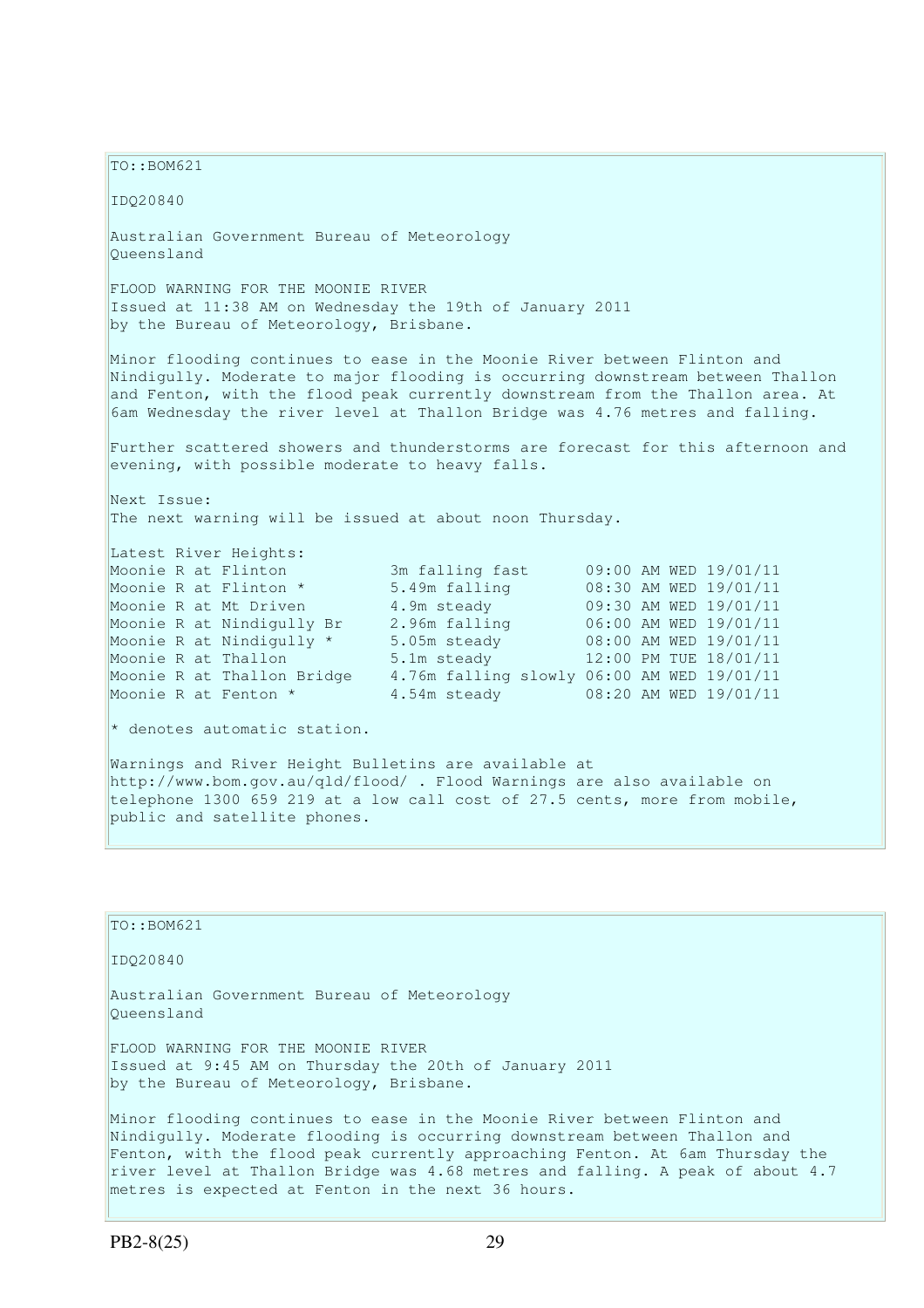Next Issue: The next warning will be issued by 11am Friday. Latest River Heights: Moonie R at Flinton 2.4m falling slowly 06:00 AM THU 20/01/11 Moonie R at Flinton \* 4.48m steady 08:10 AM THU 20/01/11 Moonie R at Mt Driven 4.55m falling 09:00 AM THU 20/01/11 Moonie R at Nindigully Br 2.95m steady 09:00 AM THU 20/01/11 Moonie R at Nindigully \* 5.01m steady 08:00 AM THU 20/01/11 Moonie R at Thallon Bridge 4.68m falling slowly 06:00 AM THU 20/01/11 Moonie R at Fenton \* 4.66m steady 08:00 AM THU 20/01/11 \*automatic station Warnings and River Height Bulletins are available at http://www.bom.gov.au/qld/flood/ . Flood Warnings are also available on telephone 1300 659 219 at a low call cost of 27.5 cents, more from mobile, public and satellite phones.

 $TO::BOM621$ 

IDQ20840

Australian Government Bureau of Meteorology Queensland

FLOOD WARNING FOR THE MOONIE RIVER Issued at 7:48 AM on Friday the 21st of January 2011 by the Bureau of Meteorology, Brisbane.

Minor flooding continues between Mt Driven and Nindigully. Small renewed rises may occur but levels at Nindigully will fall through the weekend. Moderate flooding is occurring downstream between Thallon and Fenton, with the flood peak currently in the Fenton area. At 6am Friday, the river level at Thallon Bridge was 4.6 metres and falling.

Next Issue: The next warning will be issued by 10:30am Saturday.

Latest River Heights: Moonie R at Thallon Bridge 4.6m falling slowly 06:00 AM FRI 21/01/11 Moonie R at Fenton \* 4.67m steady 04:00 AM FRI 21/01/11

Moonie R at Flinton 2.15m falling slowly 06:00 AM FRI 21/01/11 Moonie R at Flinton \* 4.05m falling 05:40 AM FRI 21/01/11 Moonie R at Mt Driven 4.25m falling 06:00 PM THU 20/01/11 Moonie R at Nindigully Br 2.95m steady 06:00 AM FRI 21/01/11 Moonie R at Nindigully \* 5.02m steady 05:00 AM FRI 21/01/11

\*automatic station

Warnings and River Height Bulletins are available at http://www.bom.gov.au/qld/flood/ . Flood Warnings are also available on telephone 1300 659 219 at a low call cost of 27.5 cents, more from mobile, public and satellite phones.